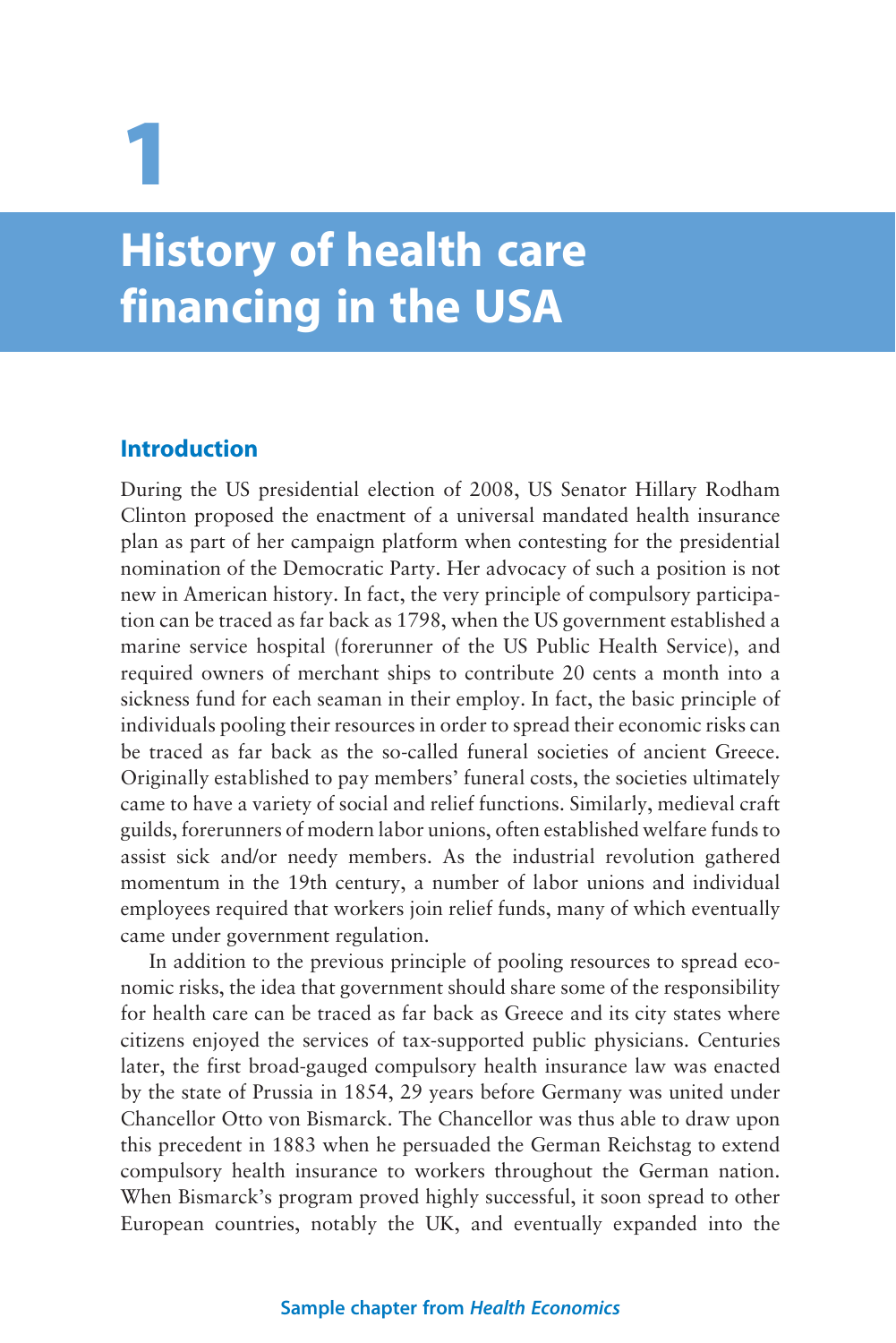comprehensive system of worker protection that is known today as 'social insurance.'[1](#page-24-0) In 1911 David Lloyd George, UK Chancellor of the Exchequer, convinced parliament to pass the National Health Insurance Act, which provided a cash payment in the event of maternity or disability and medical services if a worker became ill. Other countries, including Austria, Hungary, Norway, Russia, and the Netherlands, also took the same steps through 1912. In addition, other European countries, including Sweden in 1891, Denmark in 1892, France in 1910, and Switzerland in 1912, subsidized mutual benefit societies that workers had established among themselves. Meanwhile, during this same period of time the USA did not take any action to subsidize voluntary funds or make sickness insurance mandatory, because the federal government thought this responsibility belonged to the states. The states, in turn, thought this function was the responsibility of private and voluntary programs. Thus, the national debate in the USA as to how best to protect American citizens against the costs of ill health has never concluded – a debate that has now extended into the 21st century.

Today, all kinds of proposals are being offered to help Americans pay for their health care services. Nationally, it is proposals for a national health insurance program. Some want it to be mandated, others do not. In the private sector, there are all kinds of plans like health savings accounts, managed care, private health insurance policies, and other private programs for those who are working. For senior citizens, whether they are still working or not, there is not only Medicare and Medicare supplementary health insurance (known as Medigap), but also managed care plans under Medicare as well as Medicare's new prescription drug program that began in 2006 for those who find drug costs a financial burden. So, how did America reach this point in its history where so many different proposals, both public and private, are being implemented or proposed to resolve its health care cost crisis? It is the intent of this chapter to present a brief historical overview of how America reached the situation today where the receipt and purchase of health care services have become more of a burden rather than a relief for America's citizenry, regardless of their socioeconomic and demographic status.

# The 19th century

Private health insurance originated in the USA in the middle of the 19th century when a few insurance companies responded to the public's demand for coverage against rail and steamboat accidents. Then, during the latter half of the 20th century, the concept of the mutual aid society which had originated in Europe, notably in Germany, was adopted in the USA. As already noted, small contributions were collected from each member in return for the promise to pay a cash benefit in the event of disability through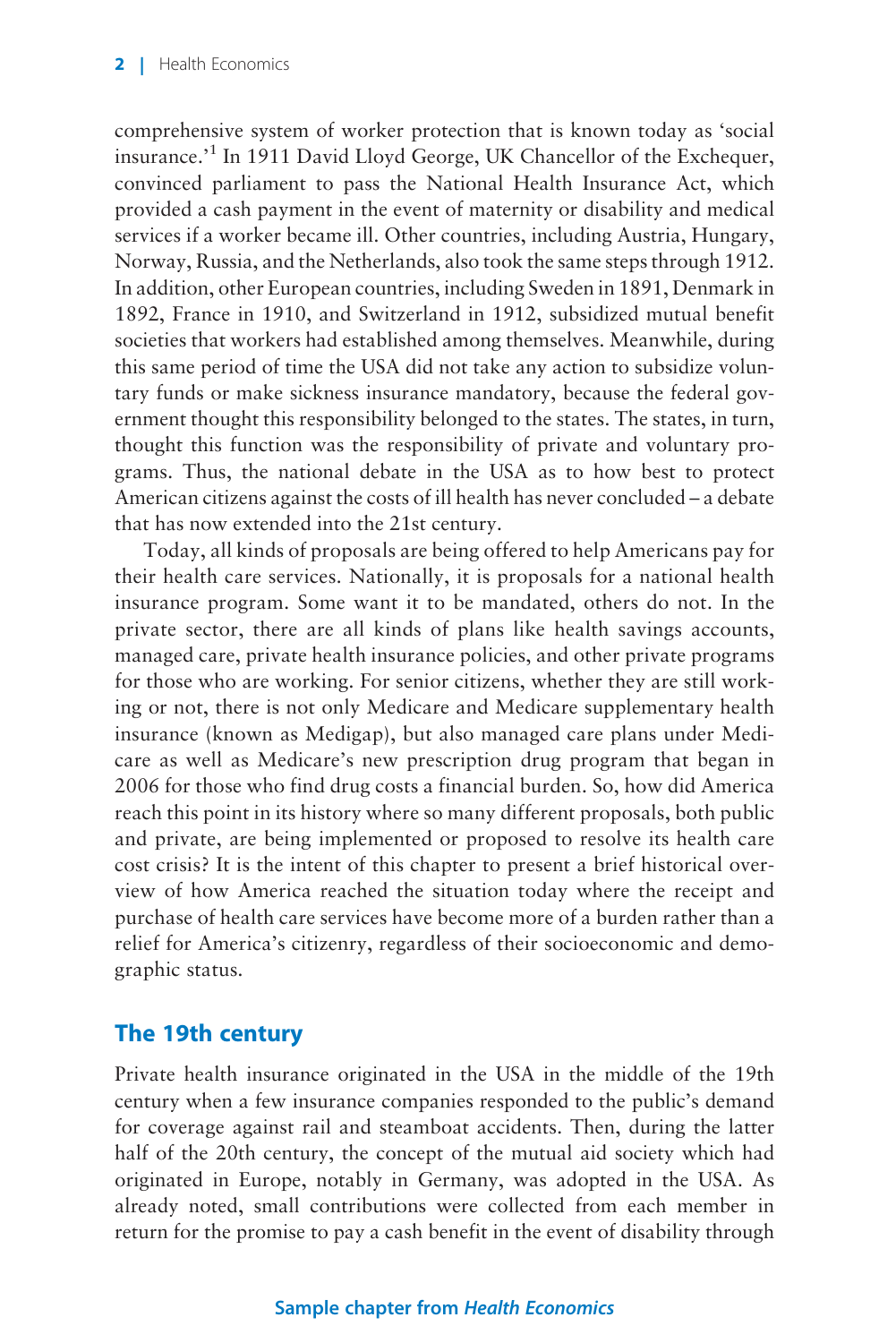accident or sickness. Early providers of health insurance, therefore, included fraternal benefit societies. Also, a number of mutual benefit associations, called 'establishment funds,' began to be formed in 1875 within the USA. Comprising the workers of a single organization, these funds, sometimes partially financed by employers, provided small payments for death and disability. Toward the end of the 19th century, with the entry of accident insurance companies into the field, health insurance began to demonstrate substantial growth. At about the same time, life insurance companies made accident and health insurance available. Thus, between two eras – the mid 19th and the mid 20th century – the private health insurance industry dramatically evolved.

# The Progressive Era

As the 19th century melded into the 20th century, the Progressive Era emerged in the USA. Reformers sought to improve the social conditions of the working class. In the early 1900s, patients either lived or died. Care was largely confined to preventing disease, by keeping clean, recommending good diets, providing good nursing, performing basic surgery, and praying for rapid recovery. Unlike in Europe, there was no strong support emanating from the working class for social insurance, which is an insurance program carried out or mandated by a government. Social insurance protects against various economic risks such as loss of income due to sickness, old age, or unemployment, and is considered one kind of social security, though both terms are used interchangeably. In addition, labor and socialist parties were not united in their support for health insurance or sickness funds and benefits, as they had been in Europe. Even though President Theodore Roosevelt supported health insurance and the Progressive Party, for which he was the presidential nominee and candidate, in 1912 included in its party platform a national health insurance proposal for the USA, the federal government did not act. However, there was support for such a program outside government. One such progressive group was the American Association of Labor Legislation (AALL). It was co-founded in 1905 by John R. Commons, an economist at the University of Wisconsin, to lobby for health reform, and disbanded in 1943. The AALL sought to reform capitalism rather than abolish it, and campaigned for health insurance in 1906. In 1915 it drafted a model bill that limited coverage to the working class and all others who earned less than \$1200 a year, including dependants. The bill included the services of physicians, nurses, and hospitals as well as sick pay, maternity benefits, and a death benefit of \$50 to pay for funeral expenses. The model was a blend of health insurance and disability. It would have covered both health care costs and sick pay for 26 weeks. Costs were to be shared between workers, employers, and the state.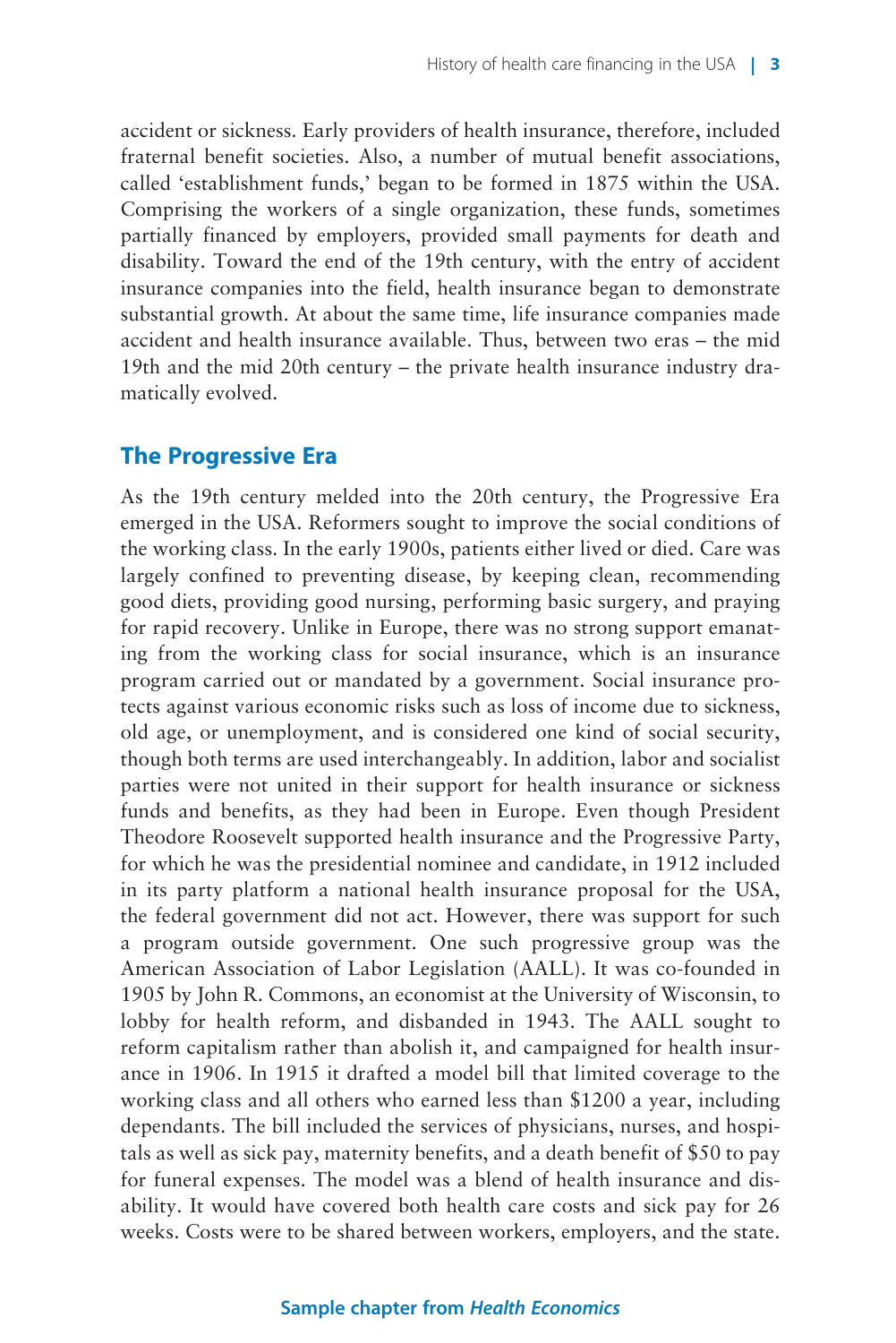Even the American Medical Association (AMA) at that time was in favor of a compulsory health insurance plan and by 1916 was working with the AALL on such a proposal. In 1917 the AMA's House of Delegates favored compulsory health insurance, which the AALL had proposed. However, many state medical societies were not in favor of such a program and because the manner in which physicians were to be paid could not be agreed upon, the AMA leadership soon disavowed that it had ever favored such a proposal.

In the meantime, the president of the American Federation of Labor (AFL) denounced compulsory health insurance as an unnecessary paternalistic reform. (This is in contrast to its advocacy as the American Federation of Labor–Congress of Industrial Organizations (AFL–CIO) (now renamed) in 1955.) The reasons for the denunciation were that now the state would have created a system to supervise people's health and, by taking over the union's role in providing social benefits, the government would weaken the union's strength. Remember, at this time labor unions did not have the legal right to engage in collective bargaining. Another group opposed to compulsory health insurance at the time was the commercial insurance industry. The reformers' health insurance plan contained benefits that paid for funeral expenses, which was in direct conflict with the insurance industry that also sold policies to working-class families which paid for death benefits and covered funeral expenses. Thus, life insurance companies saw a compulsory health insurance plan as a threat to their income. Then, in 1917, the USA entered World War I and bad feelings against the Germans increased. The government even commissioned articles that denounced 'German socialist insurance' and the opponents of health insurance called it a 'Prussian menace' that was not in line with American values. Also, in 1917 the War Risk Insurance Act was passed and extended medical and hospital care to veterans, amending the War Risk Insurance Act of 1914 that insured American shipping and cargo.

# The 1920s

During the early 1920s the USA went through a period called the Red Scare, when the nation sought to eliminate the remnants of radicalism from its midst. Opponents of compulsory health insurance associated this idea with the bolshevism of the Soviet Union and buried the concept under a torrent of anticommunist rhetoric. This ended the debate over enacting a compulsory health insurance plan in the USA until the 1930s.

Meanwhile, the costs of health care, especially those of hospitals, began to rise slowly. From 1918 to 1929 hospital costs increased from 7.6% of total family medical bills to  $13\%$ <sup>[2](#page-24-0)</sup>. According to the Historical Statistics of the United States,<sup>[3](#page-24-0)</sup> average annual earnings in all industries and occupations in 1926, when farm labor was excluded, were  $$1473<sup>4</sup>$  $$1473<sup>4</sup>$  $$1473<sup>4</sup>$  Surveys of medical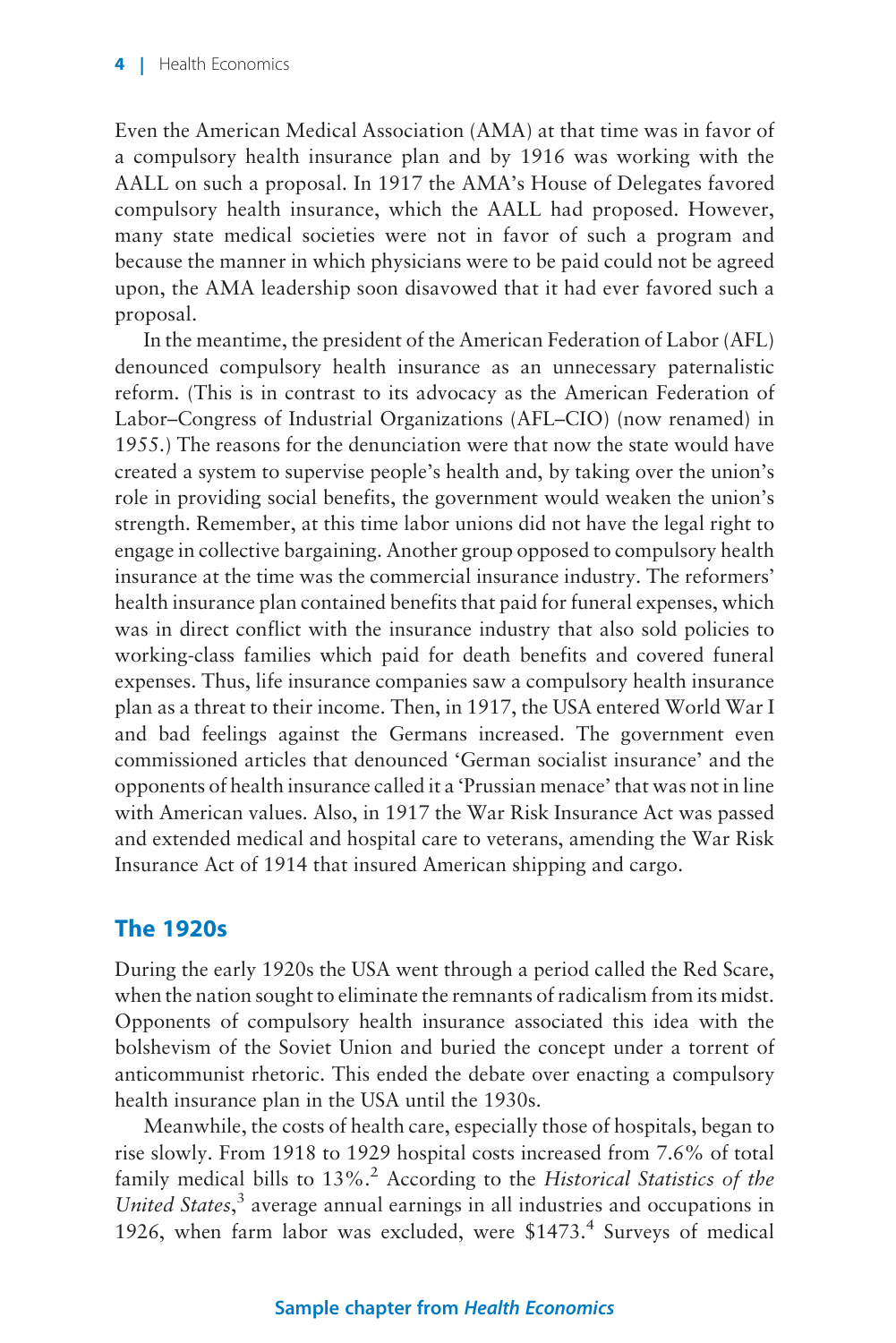expenditures from 1928 show that US urban families, with above-average annual incomes of \$2000–3000, and that had no expenses for hospitalization, spent an average of \$67 a year (2–3% of their income) on medical care. With hospitalization, the average was  $$261$  or  $8-13\%$  of annual income.<sup>[4](#page-24-0)</sup> In spite of price increases, most people still paid for medical care out of their own pockets. Estimated health expenditures in 1929 were \$3649 million. Of that amount consumers paid \$2937 million, public sources paid \$495 million, and philanthropy paid  $$217$  million.<sup>[4](#page-24-0)</sup> However, the year 1929 was also the beginning of another great event in American history: the Great Depression, that extended itself throughout the 1930s. As the Depression became worse and unemployment rose, the public became increasingly aware that new methods were required to help pay the costs of medical care. These conditions led a number of teachers and the Baylor Hospital in Dallas, Texas, to develop an arrangement whereby the teachers would receive 21 days of hospitalization care on a prepayment basis for \$6.00 per year.<sup>[4](#page-24-0)</sup> This development had a significant effect on the insurance industry, foreshadowing the arrival of reimbursement policies for hospitals and surgical care. At the same time, another form of prepayment services was beginning in Los Angeles, California, where a group of health care providers assumed the responsibility for organizing and integrating medical services on a prepaid basis, that is, combining group practice with prepayment. This physician-sponsored organization, known as the Ross–Loos Medical Group, named after its founders Donald Ross and H. Clifford Loos, contracted with the Los Angeles Department of Water and Power to provide prepaid comprehensive health care to its employees and their dependants. This group was the predecessor of programs such as the Kaiser Foundation Health Plan of California and served as the prototype of today's emerging medical care foundations and health maintenance organizations (HMOs).

## The 1930s

Beginning in 1927 and ending in 1932, a committee appointed by President Calvin Coolidge and composed of 50 economists, physicians, public health specialists, and major interest groups, met as a group called the Committee on the Costs of Medical Care (CCMC). Privately funded by philanthropic organizations such as the Rockefeller, Milbank, and Rosenwald Foundations and established because of concerns over the costs of and distribution of medical care, they published their findings over a period of 5 years in 26 research volumes and 15 smaller reports. The CCMC documented the severe and widespread problems Americans faced in obtaining and paying for medical care and recommended that more national resources ought to be directed to medical care. The CCMC saw voluntary, not compulsory, health insurance as a means to cover these costs and the care, which is provided through groups,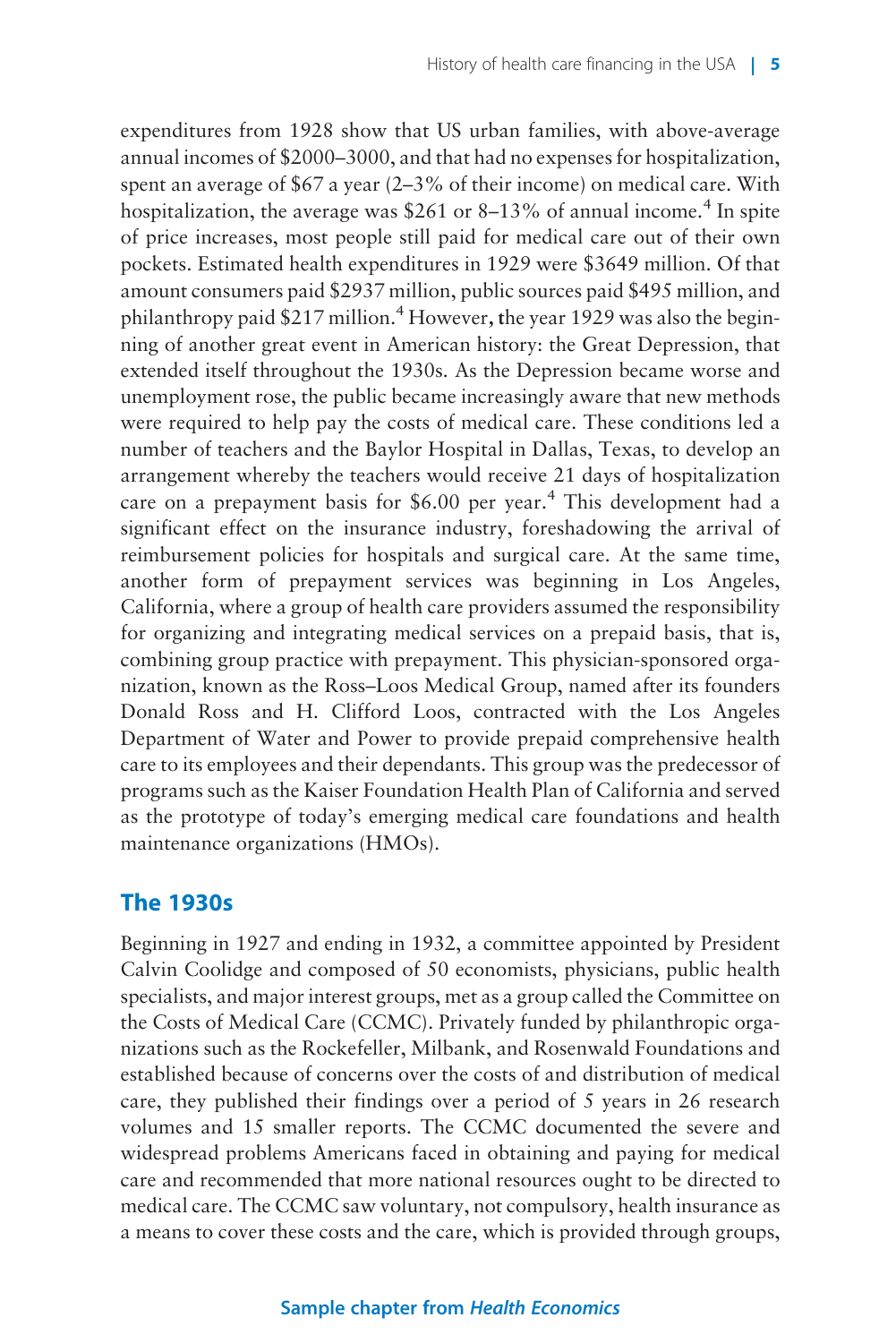would be paid for by taxation or insurance. The AMA considered the report as a radical document promoting socialized medicine.

Meanwhile, hospitals that were hit hard by the Great Depression wanted to make sure they were paid and rushed to embrace plans for prepaid health care. Bank failures began to mount and Americans were not going on spending sprees. By 1931, private hospitals had their occupancies reduced to 62%, while public hospitals that accepted charity care filled 89% of their beds.<sup>[5](#page-24-0)</sup> Whether their income was declining or not, and whether patients were using the facilities or not, hospitals still had to support their physical plant and pay their staff. Hospitals knew that prepaid health plans could help them greatly by providing them with a steady source of income. Therefore, the American Hospital Association began to market prepaid hospitalization plans as something that could be financially beneficial to hospitals and patients alike and relieve patients, especially those on low income, of a financial burden when they became sick. Since hospitals operated their own prepaid plans, they began to compete with each other. To diminish this competition, community hospitals began to organize with each other to offer network hospital coverage. These plans eventually came together under the auspices of the American Hospital Association, which, in 1939, adopted the Blue Cross name and logo as the national symbol of plans that met the American Hospital Association's requirements. Member hospitals began offering discounts to Blue Cross plans in the 1930s. State legislatures were more than agreeable to permit the American Hospital Association to establish the terms under which hospital health insurance would operate. States did not consider Blue Cross plans as insurance because hospitals owned the plans. Thus, states exempted the Blue Cross plans from normal insurance company requirements. The Blue Cross plans were permitted to operate as nonprofit corporations and did not have to pay the taxes of 2–3% of premiums that most states levied upon and received from private insurance companies. States also exempted the Blue Cross plans from reserve requirements that were designed to make sure that regular insurance companies were solvent. Since Blue Cross brought hospitals together into a network that impeded competition from stand-alone institutions, its structure made it very difficult for any kind of insurer to offer benefits that were very different from the Blue Cross standard. When the Blues began, in their early years, they used a method of establishing health insurance premiums called community rating in which everyone, regardless of age, sex, or preexisting condition, paid the same premiums. And when private insurance companies entered the market they used a methodology to establish premiums called experience rating which calculated relative risk and avoided the riskiest potential customers altogether. Experience rating is computed on the basis of past losses and expenses which are incurred by the insurance company in the settlement of claims and other expenses involving a particular group of risks. To survive as business entities, the Blues eventually adopted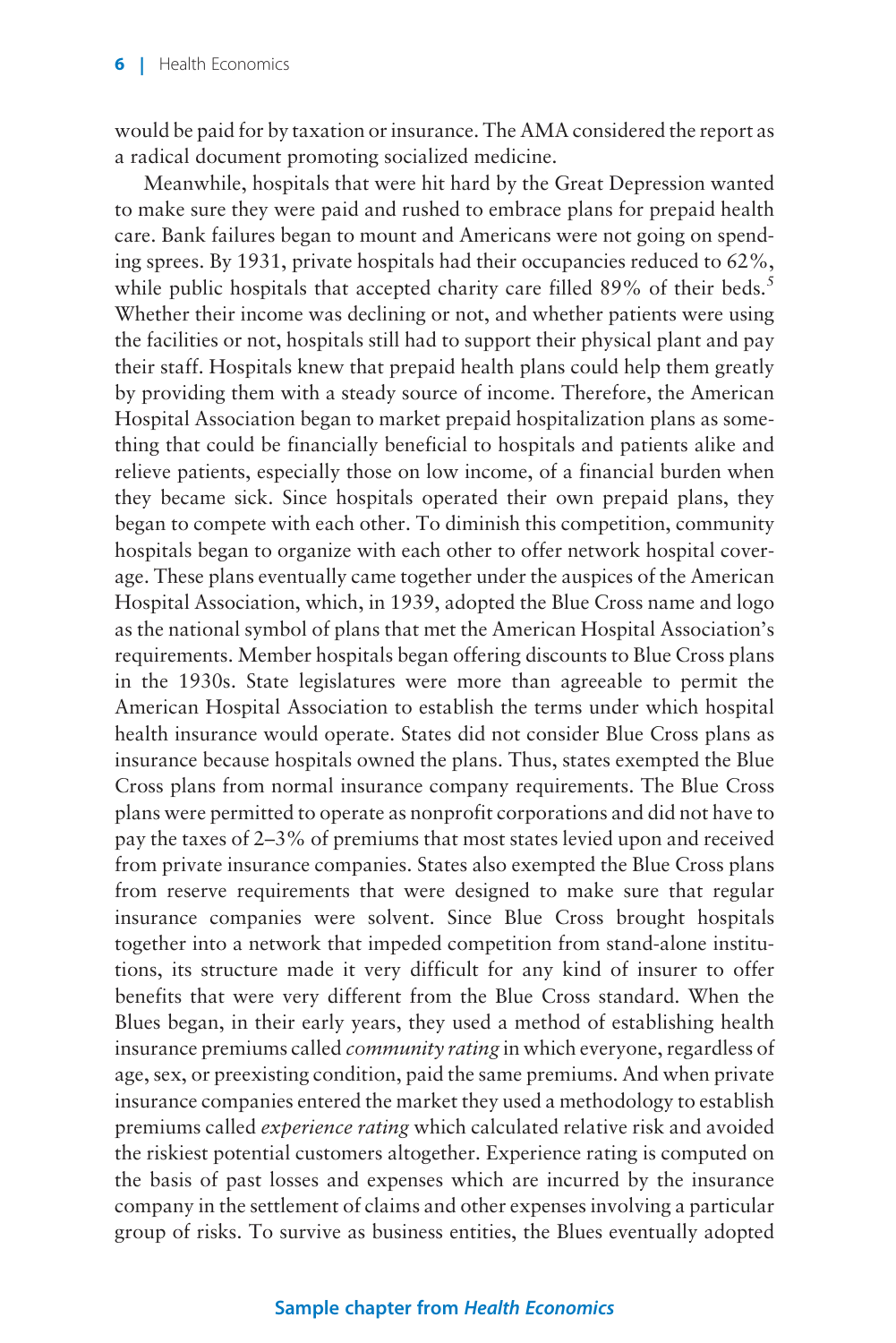this method of establishing premiums, and for the most part, have lost their tax advantages and are basically like other health insurers.

Meanwhile, as hospitals began operating their own prepaid health plans, the idea of enacting a US national health insurance plan had not yet died. The first attempt was made in 1935 when the social security legislation came up for a vote in the US Congress. With millions of people out of work, unemployment insurance became an administration priority, followed by old age benefits. President Roosevelt's Committee on Economic Security, which the president established in 1934, was afraid that if national health insurance, which the AMA opposed, was included in the social security bill, it would threaten the passage of the entire social security legislation. Therefore, national health insurance was omitted from the social security bill, which did become law. The Social Security Act of 1935 (PL 74-241) established a categorical assistance system in which the federal government shared with the states the cost for providing maintenance to the aged who were needy, the blind, families with dependent children, and, subsequently, the permanently and totally disabled. The Social Security Act did not make any special provisions for medical assistance, but it included the cost of medical care in the individual's monthly assistance payment, for which federal participation was available. Without any restrictions on how to spend their payments, many welfare recipients neglected their personal medical care – often because states set the overall payments so low that it was not enough to pay even for basic food and shelter. However, the Roosevelt administration made one more attempt in the 1930s to enact national health insurance through the Wagner National Health Insurance Act of 1939. While not totally supported by President Roosevelt, the proposal emanated from the president's Tactical Committee on Medical Care, established in 1937. The national health plan was to be supported by federal grants to states and administered by states and localities. The essential elements of the technical committee's reports were included in the Wagner bill. However, the bill was never enacted into law because of the declining fortunes of the New Deal as the 1930s neared its end and World War II began.

While the debates over national health insurance continued at the national level, and as hospitals during the Depression established their own prepaid plans to buttress their own financial viability, physicians began to be concerned that hospitals would expand the prepaid concept to embrace physician services as well. In 1934 the AMA adopted 10 principles that were directed at answering proponents of national health insurance and hindering hospitals from underwriting physician services. Legislation exempting prepaid physician service plans from insurance regulations and establishing their nonprofit status was passed, along with requirements that made sure that there was physician representation on plans that provided prepaid physician services. In 1939, the first prepaid physician services began operations in California. The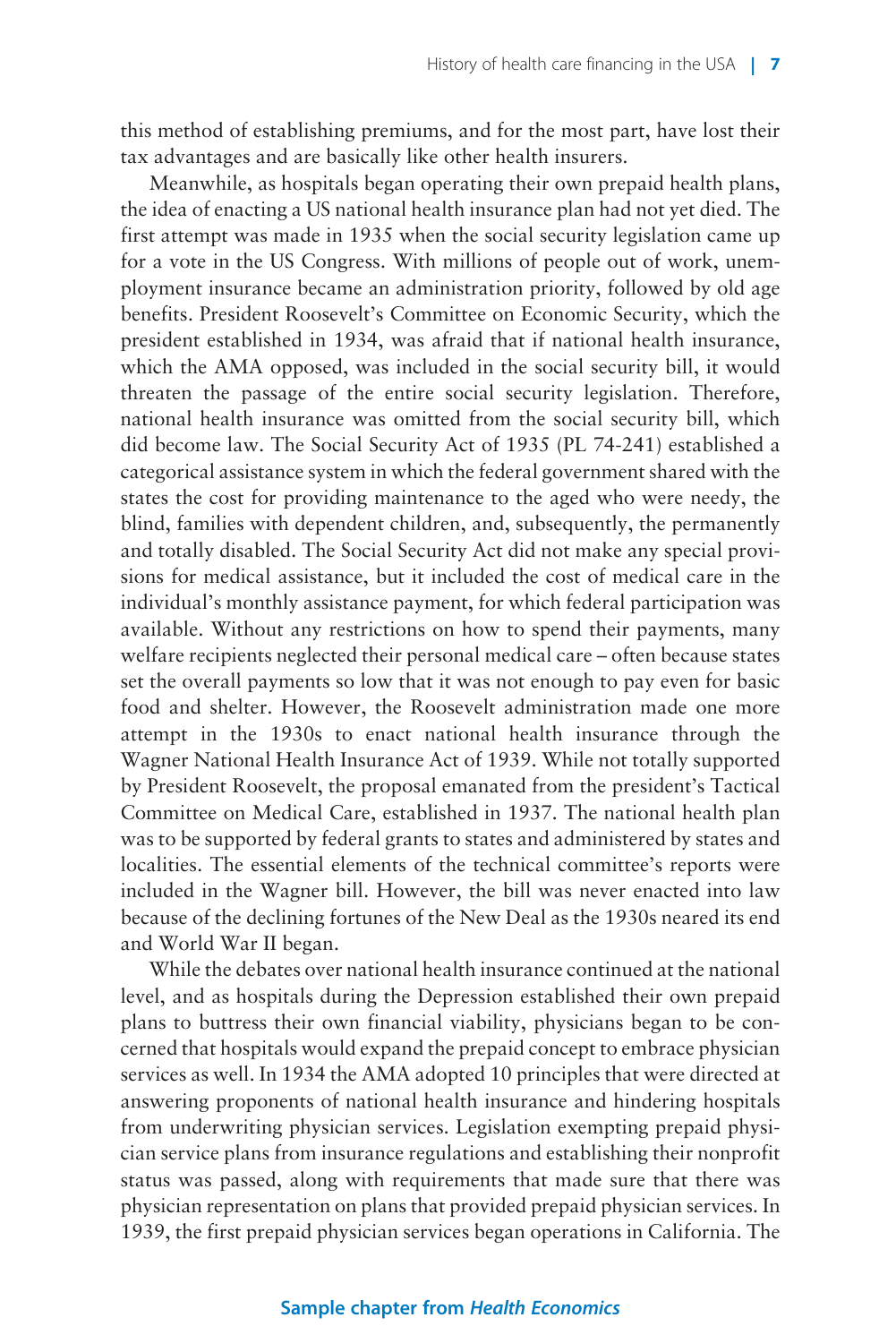AMA encouraged state and local medical societies around the country to establish similar plans, and in 1946 they affiliated and became known as Blue Shield. By the end of the 20th century, the individual entities, the Blue Cross Association and the Blue Shield Association, had merged under the single banner of the Blue Cross and Blue Shield Association, representing the political and economic interests of its members on a national level.

# The 1940s

In 1939, private health insurance covered only 6% of the American population for hospitalization. By 1941, the number had risen to 12.4%. Fifty-one percent of those covered had a Blue Cross–Blue Shield policy, 33% had group or individual polices from insurance companies, and almost 14% received insurance coverage from community groups, individual practice plans, unions, private group clinics, or similar arrangements.<sup>[4](#page-24-0)</sup> Then, on December 7, 1941, the Japanese attacked Pearl Harbor, Hawaii, and the USA entered World War II. During this time a major change took place in the health insurance field. The 1942 Stabilization Act imposed price controls on employers by limiting employee wage increases. However, since price controls also have problems, at the request of employers the Act included a loophole permitting employers to compete for scarce workers by offering health insurance to employees as a pre-tax fringe benefit. Fringe benefits then became a significant part of collective bargaining, eventually including group health insurance.

In the postwar years, three powerful forces came together to provide modern health insurance with its strongest impetus to growth. First, in 1948 a decision by the US Supreme Court held that fringe benefits, including health insurance, were a legitimate part of the collective bargaining process; the second was the sharply increasing costs of medical care; and third was the capability of the private health insurance industry to introduce new kinds of coverage and broaden existing benefits. An important spur in the growth of group health insurance, for example, was the favorable treatment that group coverage received.

However, despite the development of Blue Cross and Blue Shield plans at this time and the expansion of commercial health insurance, interest in passing a national health insurance plan for the entire country had not waned. The Wagner bill of 1939 (Senator Robert Wagner, Democrat – New York (D-NY)) had changed from a proposal for federal grants-in-aid to a proposal for national health insurance. First introduced in 1943, it became known as the Wagner–Murray–Dingell bills for its sponsors in both the US Senate and US House of Representatives and, subsequently, reintroduced into Congress in 1945, 1947, and 1949, all to no avail in terms of its passage. The bill called for compulsory national health insurance and a payroll tax. Opposition to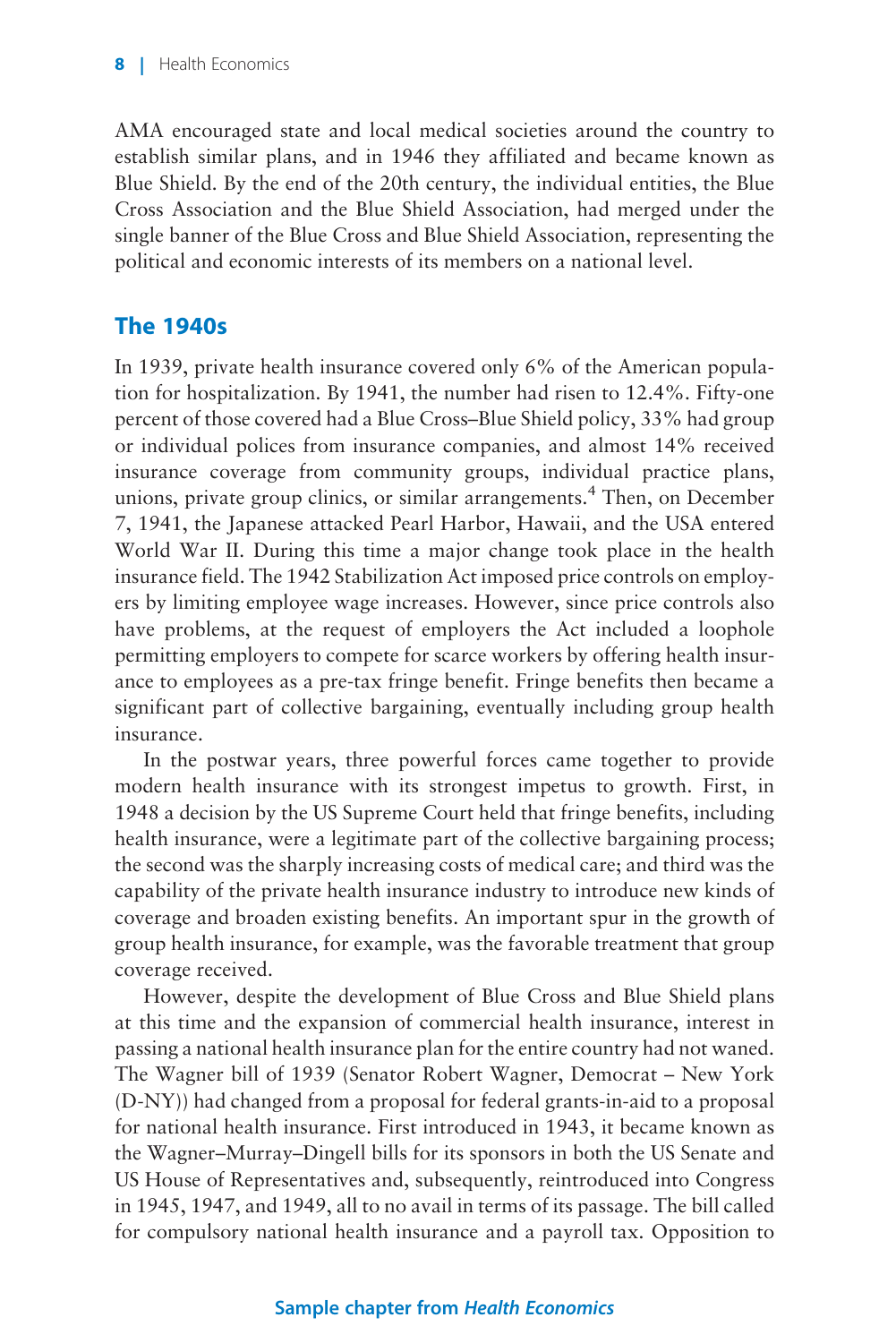the bill was immense. Although there was a great deal of debate, with very great opposition to the bill, the US Congress never passed it, despite its constant reintroductions. Had the bill passed, the law would have established a national health insurance program, funded by payroll taxes.

After Harry S. Truman had succeeded Franklin D. Roosevelt as US president upon the latter's death on April 12, 1945, the president thoroughly supported the enactment of a national health insurance program. However, after the end of World War II the US Cold War with the former Soviet Union ensued and the opponents of national health insurance began equating it with 'socialized medicine' which, in turn, became a symbolic issue in the enlarging crusade against communism in the USA. Unlike President Roosevelt's national health insurance plan of 1938, which was a separate proposal for the medical care of the needy, President Truman's plan was a single universal comprehensive health insurance plan for all Americans, regardless of class, rather than just for the working class. And the president even eliminated the funeral benefit that contributed to the defeat of national health insurance during the Progressive Era. But opposition to the plan was intense and included opponents such as the American Hospital Association, American Bar Association, and the AMA. When the Republican party took control of the Congress in the 1946 elections, it had no interest in the concept and viewed national health insurance as one part of a large socialist scheme. When President Truman was reelected in 1948, again national health insurance was linked with socialism and, as anticommunist feelings rose in the USA, the Korean war began in 1950. Truman's proposal died in Congressional Committee – even compromises could not save it – and proponents of national health insurance began to direct their attention to a more modest goal: hospital insurance for the elderly and the beginnings of Medicare. Rather than have a single system of national health insurance for the entire population, the USA would have a system of private health insurance for those who could afford to purchase it and public welfare services for the poor.<sup>[6](#page-24-0)</sup>

## The 1950s

As already noted, the Social Security Act of 1935 allowed the cost of medical care to be included in the monthly assistance payments, but the rate for such payments was so low recipients could barely afford food and shelter and, therefore, neglected their personal medical care. Beginning in 1950, Congress passed a series of amendments to the Social Security Act that expanded the public definition of public assistance to include money for 'vendor payments' – that is, direct payments by the state to physicians, nurses, and health care institutions, rather than to welfare recipients. This change created an administrative framework for a welfare medical program. By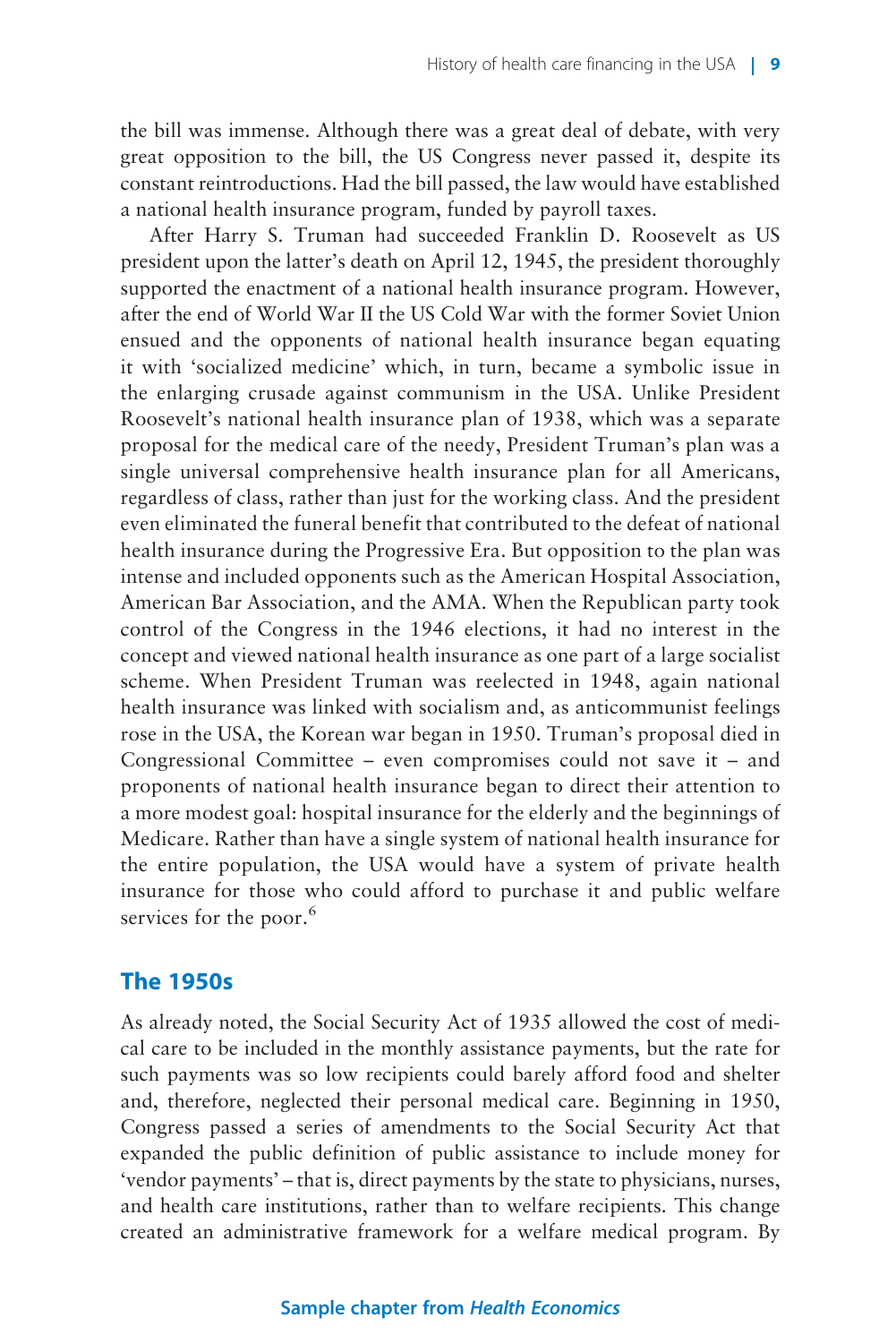1958 the federal government was sharing not only in cash payments but also in a separate category of medical payments to those who met the state's definition of being 'needy.' As of 1960, most of the states made vendor payments in federally aided categorical assistance programs and many states, in calculating their cash payments to welfare recipients, also allowed for the purchase of some items of medical care.<sup>[7](#page-24-0)</sup>

Meanwhile, by 1952 the Truman administration had turned away from trying to enact a national health insurance program and in 1952 began advocating for a medical care for the aged program – what would become Medicare in the 1960s. The AMA opposed it. In 1957 the debate over Medicare reached new heights of discussion when Congressman Aime Forand (D-RI) introduced a bill in the House Ways and Committee to cover hospital costs for the aged on social security and, again, the AMA and other opponents were able to prevent it from being reported out of the Committee for a Congressional vote. The AMA portrayed a government insurance plan as a threat to the patient–doctor relationship but the tenor of the debate had shifted. Rather than seeking to cover the entire American population with a national health insurance plan, its proponents were now seeking to cover only the elderly. At this time organized labor united for the first time behind the idea for Medicare. For nearly a decade with the AMA and its allies on one side and some politicians and elements of the public on the other side, the debate over Medicare resulted in a Congressional standoff with no Congressional action. Finally, a compromise proposed by Senator Robert Kerr (D-OK) and Representative Wilbur Mills (D-AR) sought to substitute, in place of a federal Medicare program covering aged social security beneficiaries, a state-based welfare program covering only the medically indigent, persons who did not qualify for welfare but were still too poor to purchase medical care (the 'medically needy'), and the aged state welfare rolls. This program was enacted into law in September 1960. Kerr–Mills differed from Medicare in three ways: (1) it was a welfare benefit in its scope for those able to demonstrate a lack of financial means; (2) it was state-based rather than federal; and (3) the program was entirely an option of the state. If a state chose not to contract a health care program (Kerr–Mills), it did not have to do so. Initially even this program was opposed by the AMA, but finally, giving in to political reality, the AMA dropped its opposition to Kerr–Mills. By November 1964, 39 states and the District of Columbia had established programs providing medical assistance for the aged. All covered hospital services, 30 covered nursing home care, 34 covered physician visits, and 25 covered prescription drugs.

While these activities were being pursued on a national level in the public sector, in the private sector health insurance continued to be innovative in terms of new products and expand in terms of beneficiaries who were covered. In the early 1950s insuring organizations introduced the most comprehensive insurance coverage yet developed – major medical expense coverage. This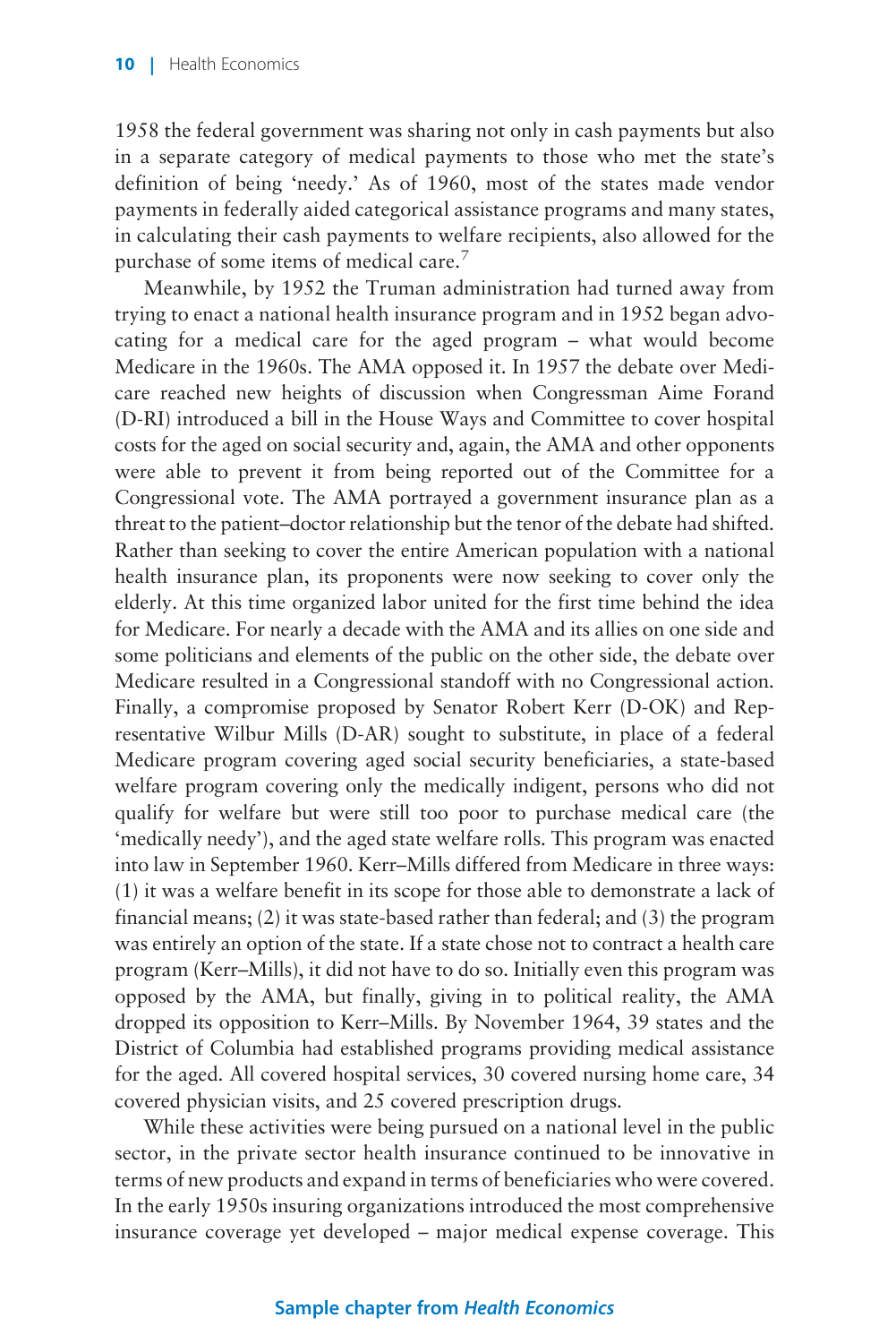policy had been defined as insurance especially created to offset heavy medical expenses resulting from catastrophic or prolonged illness or injury. From its beginning, major medical has grown rapidly as families responded to the need to protect themselves against quickly rising hospital, medical, and surgical costs. Benefit levels under comprehensive major medical expense policies increased from a range of \$50 000 to that of several million dollars. The rapidly developing economy in the years following World War II also led to the emergence of protection in the form of long-term disability benefits, stressing once again the idea of income replacement during times of disability and other financial emergencies.<sup>4,8</sup> In addition, the insurance industry began selling other forms of insurance. Vision insurance was introduced in 1957 and in 1959 extended-care facility benefits as well as insurance for dental care became available to the public.

## The 1960s

As the 1960s began, Kerr–Mills was the law of the land, but the debate was still not over in terms of federal financing of medical costs. Those who were still proposing a Medicare program for the elderly had not given up on trying to enact such a program. After the Forand bill was defeated and John F. Kennedy was elected president in November 1960, Medicare's proponents introduced a new version of the legislation, called the King–Anderson bill, named after its sponsors Congressman Cecil King (D-CA) and Senator Clifford Anderson (D-NM). The King–Anderson bill was the predecessor of the Medicare program and would have paid for the hospitalization of the elderly through the social security system, and covered 14 million recipients of social security over the age of 65. The King–Anderson program was only half of the Medicare program which itself came into existence in 1965, but it did have President Kennedy's support. It proposed to cover the costs of hospital and nursing home care, as already noted, but not surgical costs and not outpatient physician services. It was scaled back from the Forand bill, which, in addition, offered coverage for surgical expenses. Between 1960 and 1965, the King–Anderson bill never received Congressional approval. After the assassination of President Kennedy on November 22, 1963, his successor, President Lyndon B. Johnson, took up the cause to enact a Medicare program and failed in his attempt to pass his hospitalization bill in 1964.

After the 1964 presidential election, when the Democrats took control of the US Congress, the climate that eventually allowed for the passage of Medicare and Medicaid had changed. However, before that had happened, the AMA developed an alternative to the Medicare proposals which they called Eldercare, an expansion of the Kerr–Mills program. It promised much more generous benefits than Medicare but again was limited to the welfare population rather than to all aged social security beneficiaries. The program,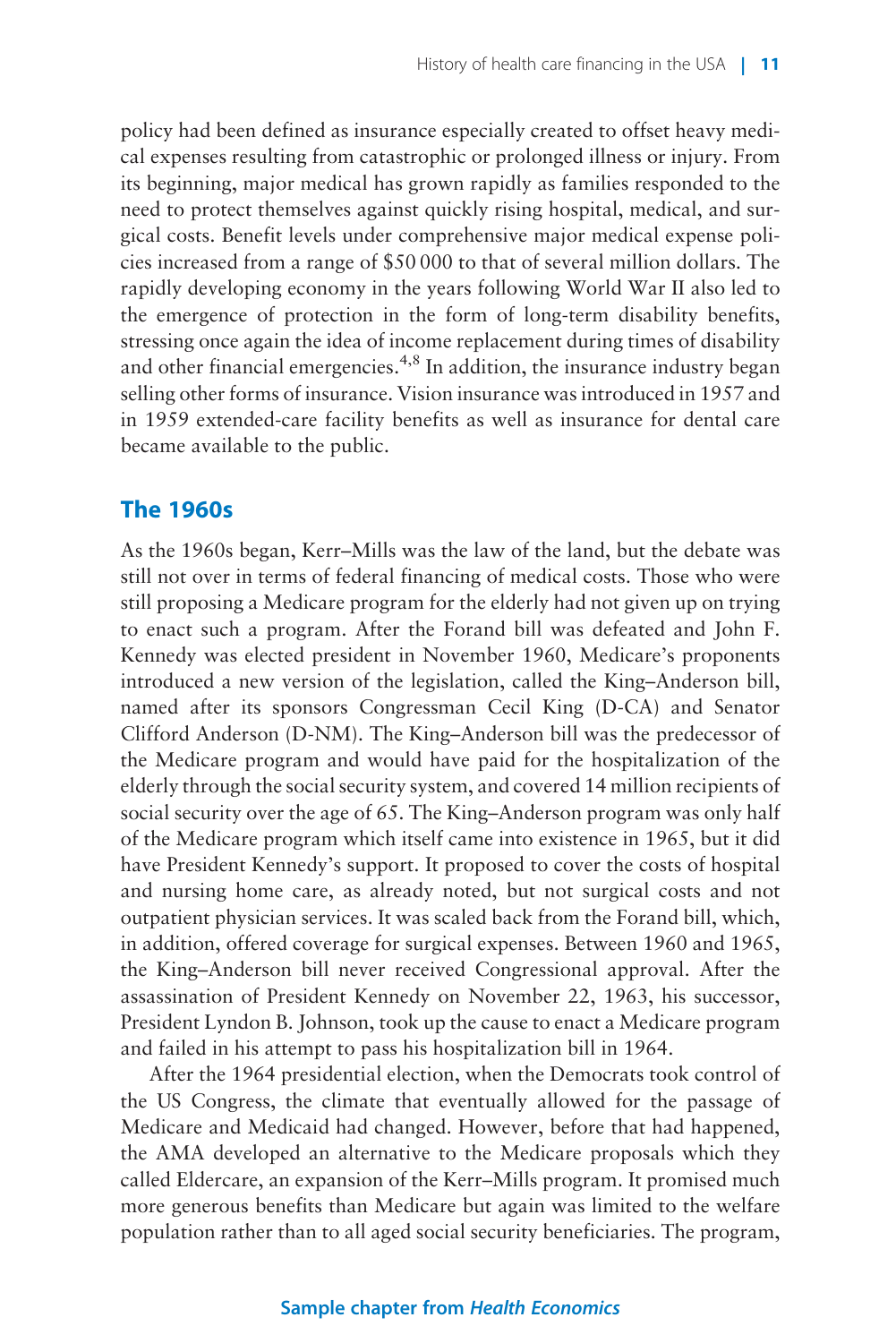a voluntary insurance plan with broader benefits and physician services, was to be operated by insurance carriers and states, with premiums for the lowincome elderly subsidized out of federal–state revenues. In response, the government expanded its proposed legislation to cover physician services and what came of it were Medicare and Medicaid. Finally, with debates over Medicare still proceeding in July 1965, Wilbur Mills, Chairman of the House and Ways Committee, substituted his own bill and King–Anderson was eventually voted out of Committee, the Senate approved the bill, and Medicare became law on July 30, 1965 (the Social Security Amendments of 1965, PL 89-97).

The Act was developed in closed sessions of the Ways and Means Committee without any public hearings that would have stimulated public debate. During the closed sessions the necessary political compromises and private concessions were made to the doctors (reimbursements for customary, reasonable, and prevailing fees), to the hospitals (cost plus reimbursement), and to the Republicans was granted a three-part plan. This plan included the Democratic proposal for comprehensive health insurance (Part A), the revised Republican program of government-subsidized voluntary physician services (Part B), and Medicaid, a federal means-tested program for the poor in which federal and state governments shared the costs, half and half, and offered a minimum set of benefits to those who were eligible, with other benefits being made optional, allowing states to devise their own programs. Because the federal government paid half of all charges it encouraged states to replace the state programs that previously helped the poor and the ill and essentially removed all financial responsibilities from consumers. Medicare at the time was expected to help relatively few people aged 65 years and older since men born in 1[9](#page-24-0)50 had a life expectancy of 66 years and women, 71.7 years.<sup>9</sup>

# The 1970s

As the 1960s turned into the 1970s, rising health expenditure continued to be a problem and a new administration was now in Washington, that of President Richard M. Nixon. From 1950 through 1965, when Medicare became law, national health expenditures (NHE) rose from \$12.7 billion to \$41.8 billion or an increase of about \$29 billion in 15 years. From 1965, after Medicare was enacted into law to 1970, NHE increased from \$41.8 billion to \$73.1 billion or about \$32 billion in just 5 years.<sup>[8](#page-24-0)</sup> In other words, the amount of NHE expended in just 5 years (from 1965 to 1970) was equivalent to the amount spent in the 15 years before the enactment of Medicare and Medicaid. Consequently, when health care costs began to rise dramatically in the period following the implementation of Medicare and Medicaid, a reexamination of the health system seemed urgent. The Nixon administration undertook such a study. In the course of analyzing the system, the administration considered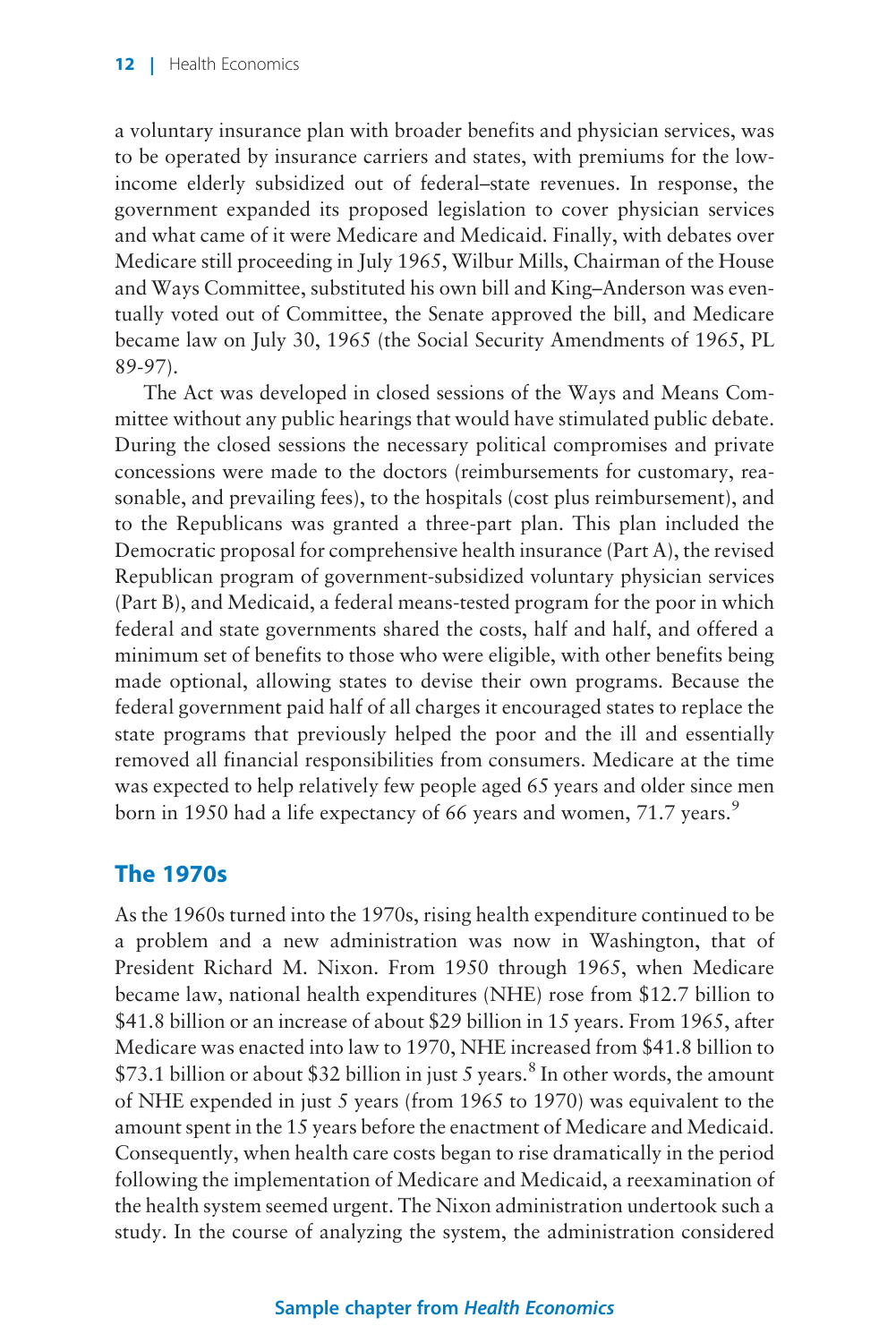health maintenance as one means of containing the runaway costs of health care. After a thorough study of the concept, the government decided to promote health maintenance organizations (HMOs) as a major federal initiative.[10](#page-24-0) Former President Nixon announced this undertaking in his 1971 message to Congress. The administration noted in a White Paper on health care that HMOs emphasize prevention and early care; provide incentives for holding down costs and for increasing the productivity of resources; offer opportunities for improving the quality and distribution of care; and by mobilizing private capital and managerial talent, HMOs reduce the need for federal funds and direct control.<sup>[11](#page-24-0)</sup>

But despite this prognosis, there were still various reasons why prepaid group practice required federal assistance at this point in history. First, the movement was growing at a very slow rate. While older plans such as the Kaiser Foundation Health Plan and the Health Insurance Plan of Greater New York were well established, there was not enough pressure or incentives for their expansion or for the development of new plans in other locations. Second, health care providers were not really convinced that HMOs should grow in great number. Hospitals had little to gain from a system which stressed outpatient care; and many medical professionals viewed any form of organization, even if privately controlled, as a step toward socialized medicine. Furthermore, the AMA, in strong opposition, had raised serious questions about the ability of HMOs to deliver high-quality care. Even without opposition from the health care establishment, HMOs' growth faced an uphill battle. Financial requirements for organizing even a modest HMO system and covering its operational deficits were prohibitive to all but the wealthiest of potential sponsors. Consumers were expected to support the HMO movement once they understood its long-range promise of financial savings and better care, but consumer education is an expensive effort. Finally, the laws in many states were unfavorable to the operation and formation of HMOs. The existence of these impediments made it clear that the federal government had to give some kind of assistance if a substantial num-ber of HMOs were to develop.<sup>[12](#page-24-0)</sup> Consequently, a series of bills were introduced by the Nixon administration, another by Senator Edward M. Kennedy (D-MA) and still another by Congressman William R. Roy (D-KS). Public hearings were held on the bills and discussions took place with representatives of various elements of the health care industry. Legislative language was revised, compromises achieved, and, finally, in the late fall of 1973, Congress passed the Health Maintenance Organization Act of 1973 (PL 93-222) and President Richard M. Nixon signed it into law in December of that year.

But the federal government was not the only resource developing HMOs in this period. The private sector also began to examine these prototype organizations as another way of lowering the costs of delivering health care. Physician and consumer groups, Blue Cross–Blue Shield, and commercial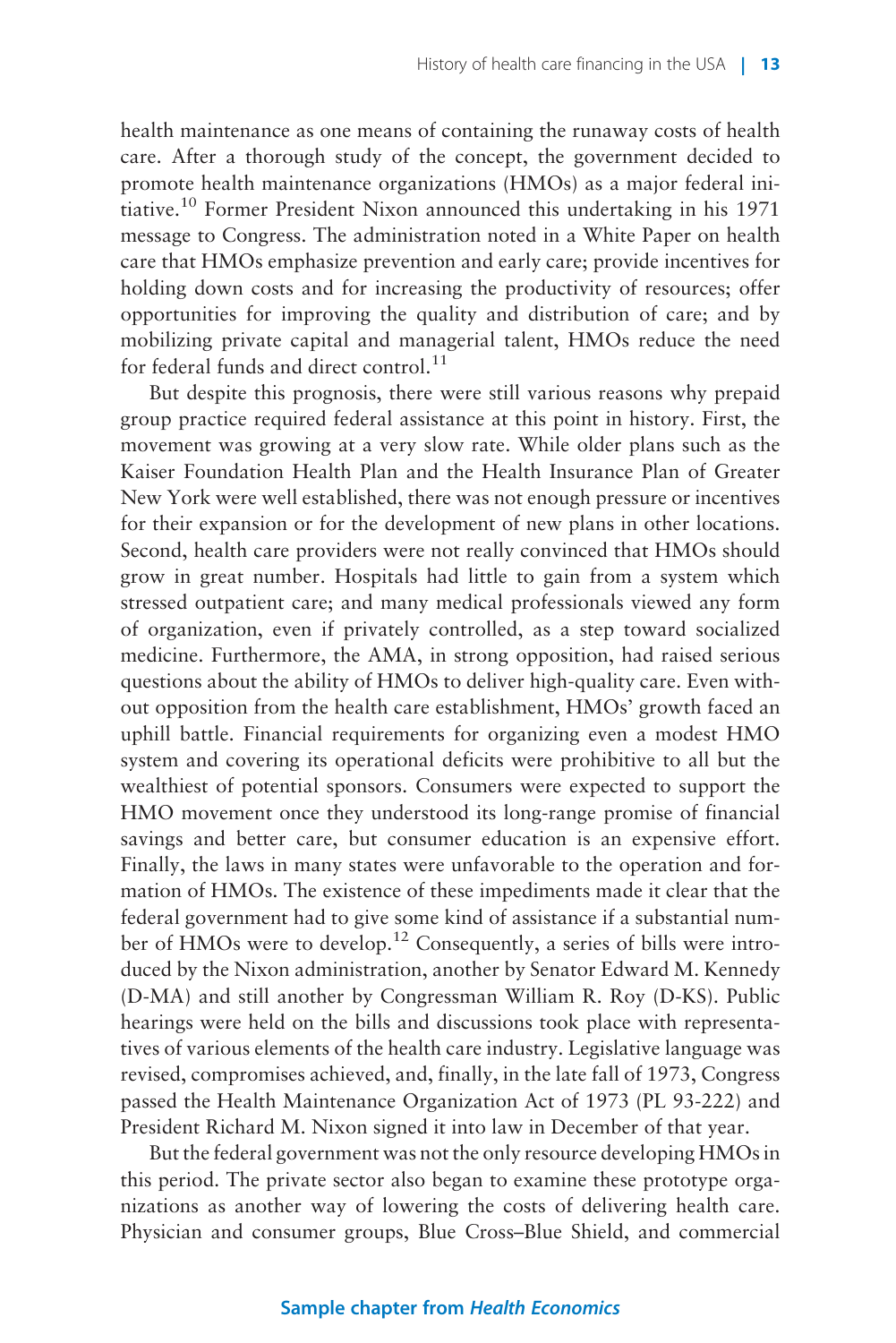insurance carriers, to name but a few sponsors, began to establish HMOs. From February 1971 to December 1975 the number of HMO-like delivery systems had increased from 33 to 178 organizations, serving almost 6 million persons compared to 3.6 million in  $1971<sup>13</sup>$  $1971<sup>13</sup>$  $1971<sup>13</sup>$  In fact, by the mid-1970s 30 Blue Cross plans were involved in 98 HMO-like organizations. During 1975 enrollment in Blue Cross-affiliated HMOs increased by 14% to 1 168 900 people compared with estimated 8% nationally for all HMOs. Blue Cross estimated at the time in the 1970s that by 1980 it would have invested \$57 million in an effort to offer subscribers HMO programs as an alternative to traditional health coverage.[14](#page-24-0) Thus, in the 1970s when the Blue Cross efforts were coupled with that of other insurance carriers and groups, the HMO movement looked promising in terms of future growth. To spur their growth even further, in 1976 Congress passed the Health Maintenance Organization Amendments, which relaxed requirements for HMOs to qualify for federal assistance. Like the Blues, initially, HMOs were mainly nonprofit entities, but once business saw an opportunity to make a profit, these profit-making HMOs' share of the market increased to about two-thirds by 1997. Oriented to the bottom line, for-profit HMOs became more aggressive about denying treatments. While HMOs were able to contain cost increases for a while during the 1990s, they could not contain them forever and eventually costs began rising again slowly, contributing to the current US crisis and the renewed call for a national health insurance plan in the Democratic presidential campaigns of 2008.

But HMOs were not the only federal efforts being undertaken in terms of health care financing during this decade. In 1972 Congress passed the Social Security Amendments (PL 92-603), which expanded Medicare by extending health insurance benefits to the disabled and to end-stage renal disease patients, These 1972 amendments also established professional standard review organizations (PSROs) whose purpose was to monitor the quality of health care by determining, for example, whether the hospitalization of Medicare, Medicaid, and Maternal and Child Health program recipients is necessary, of appropriate duration, and met professional recognized standards of quality, in part to control costs. In October 1977 the Medicare and Medicaid Anti-Fraud and Abuse Amendments (PL 95-142) broadened the mandate of the PSROs to undertake ambulatory care review within 2 years of becoming designated as a PSRO. These PRSOs eventually evolved into the professional review organizations (PROs) of the 1980s, which, in turn, evolved into the quality improvement organizations (QIOs) of the early 21st century.

Then, in 1974, private health insurance received another form of expansion when Congress passed the Employee Retirement Income Security Act (PL 93-222), also known by its acronym ERISA. As a result of this law, which encouraged the growth of self-insurance and because of rising health care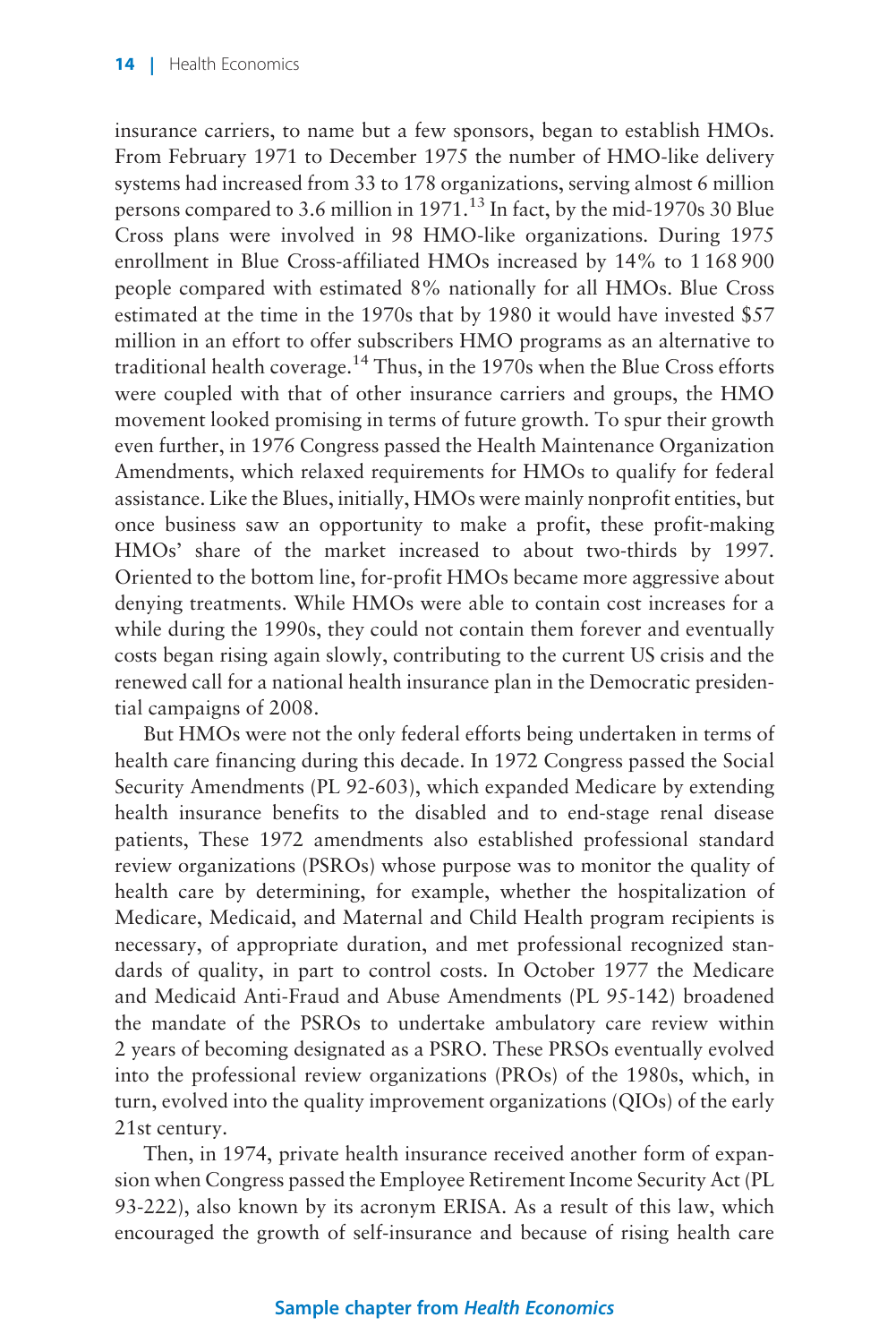costs, various companies rapidly began to develop self-insurance plans in which the companies themselves pay their employees' doctor and hospital bills, providing the company with significant cost advantages. The original purpose of the law was to protect workers' fringe benefits. Although the law was primarily directed at pensions, the courts over the years have interpreted ERISA as overriding state regulation of employee health insurance plans in instances where the employer insures itself. In the 1970s before ERISA became law such corporate self-insurance was rare. Today, as a result of ERISA more than one-half of all US workers are employed by companies that self-insure, compared to only 5% in the 1970s, because self-insurance is less expensive than purchasing health insurance from a third party. The reason for this is that self-insurance allows companies to cover only those ailments which they choose and to exclude a wide variety of coverage that the state laws require of conventional insurance. In addition, to lower their medical bills further some large corporations have begun to combine their self-insurance system with the provision of general medical services by in-house medical clinics, staffed by their own doctors, or provided by contract medical firms. Besides saving on drugs and tests, companies can save money by avoiding unnecessary hospitalizations through careful case monitoring and negotiating lower fees with hospitals – a possibility when a firm can guarantee a hospital a lot of patients.

And once again, despite all these other financial developments in the health care field during the 1970s, the issue of enacting national health insurance as in previous decades was never far from a president's agenda, whether it be a Republican like Richard M. Nixon or a Democrat like Jimmy Carter. A few days after what would turn out to be his final State of the Union address on February 6, 1974, President Nixon introduced his Comprehensive Health Insurance Act and called for universal access to health insurance. He told the American public that his program with vastly improved protection against catastrophic illnesses would assure comprehensive health insurance protection to millions of Americans who, at the time, could not receive or afford it. President Nixon stated that his plan would build on existing employer-sponsored insurance plans and would provide government subsidies to the self-employed and small businesses to ensure universal access to health insurance without creating a new federal bureaucracy. His plan also did not require all Americans to purchase health insurance. President Nixon's interest in national health insurance in 1974 was not new. In fact, as a conservative Congressman in 1947 from California, he first proposed the enactment of national health insurance because, after losing two brothers to tuberculosis and then seeing the disease cured, the necessity for such a private–public partnership was very personal to him. Despite his problems with the widening Watergate break-in and cover-up scandal that eventually led to his resignation, his proposal was wending its way through Congress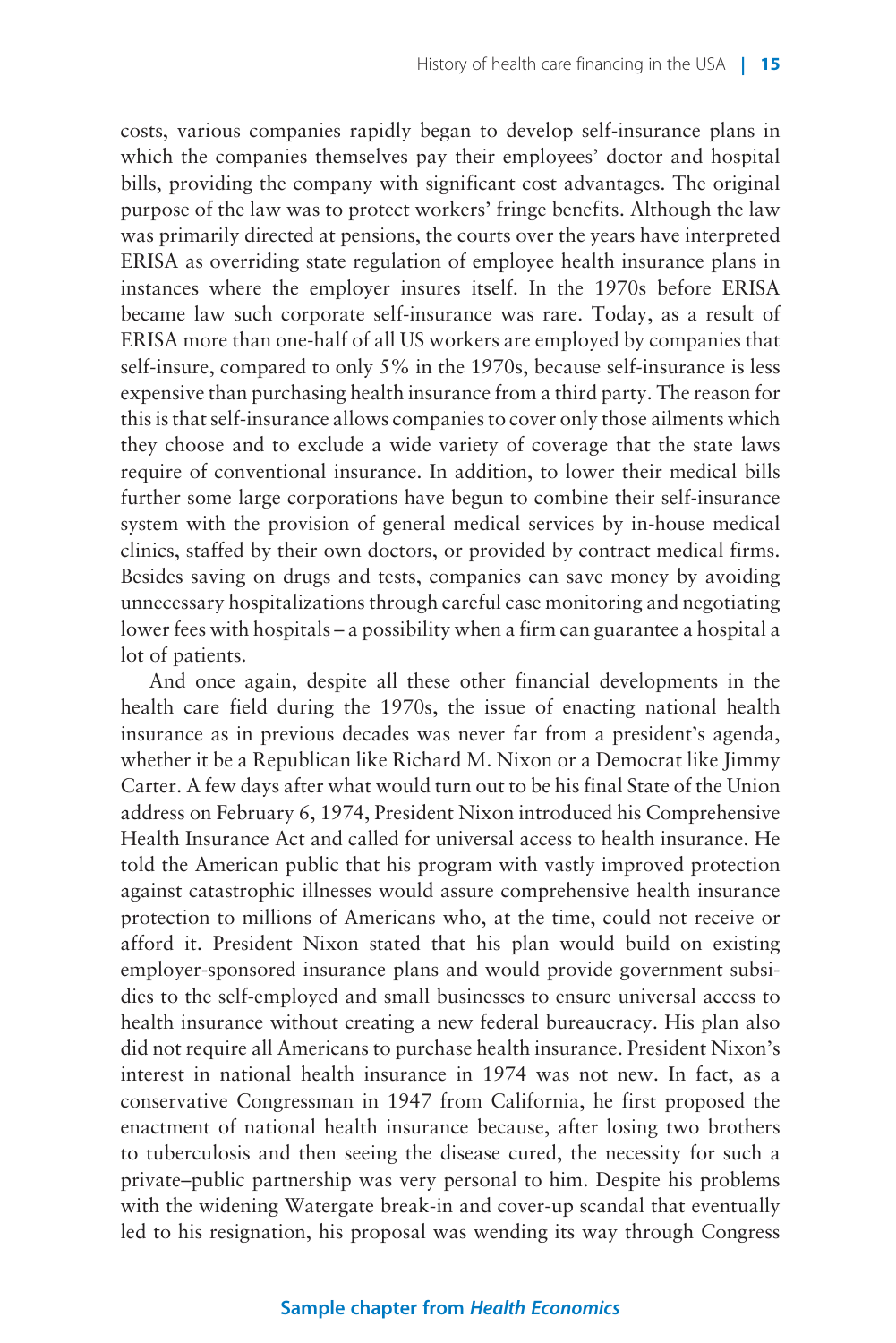but then, according to a political almanac published by the Congressional Quarterly,<sup>[15](#page-24-0)</sup> a national leader in political journalism since 1945, the AFL-CIO and United Automobile Workers Union lobbied successfully against its passage, hoping to get a better deal after the 1976 presidential elections. In his 1992 book, Seize the Moment, <sup>[16](#page-24-0)</sup> President Nixon wrote, 'we need to work out a system that includes a greater emphasis on preventive care, sufficient public funding for health insurance for those who cannot afford it in the private sector, competitions among health care providers and health insurance to keep down the costs of both, and decoupling the costs of health care from the cost of adding workers to the payroll.<sup>17</sup>

Four days after President Nixon resigned on August 8, 1974, his successor President Gerald Ford addressed Congress and asked for a bipartisan effort to pass national health insurance. But the economy was deteriorating and President Ford wanted to contain government spending and national health insurance did not move out of Congress. However, the Ford administration did create one program that impacts on the purchasing of prescription medicines by public programs. In August 1976, a new program called maximum allowable cost (MAC) went into effect. The program places a price ceiling on prescription drugs whose patents have expired, which are produced by more than one company, and which are covered by Medicare, Medicaid, and Maternal and Child Health Programs. At that time, Part D of Medicare (Medicare's new prescription drug benefit program) was still almost 30 years away from becoming federal law. In 1975, the AMA, the Pharmaceutical Manufacturers Association, and five physicians filed a suit against the US Department of Health, Education, and Welfare (HEW), which developed the MAC program, in the Chicago District Court. The AMA argued that the MAC program would interfere with the traditional prerogatives of the physician. The Pharmaceutical Manufacturers Association argued that the program would intrude on the professional prerogatives of the doctor and the pharmacist, would disrupt pharmaceutical distribution patterns, and possibly result in inferior drugs for Medicare and Medicaid patients. In March 1977, the Chicago Federal District Court dismissed the suit against HEW with a 74-page opinion which concluded that all of the objections to the MAC program were without merit. In establishing the MAC program, HEW announced that it would send lists of drug price comparisons to physicians and pharmacists alike to encourage them to reduce patient costs. HEW considered the MAC program as essential and one of the building blocks to control health care costs in the event any national health insurance program would be enacted.

While the Watergate scandal ruined the presidency of President Nixon, it did help propel a Democrat named Jimmy Carter into the presidency in the 1976 elections. With his election the debate about national health insurance continued. The Carter administration in 1979 put forth a plan – Health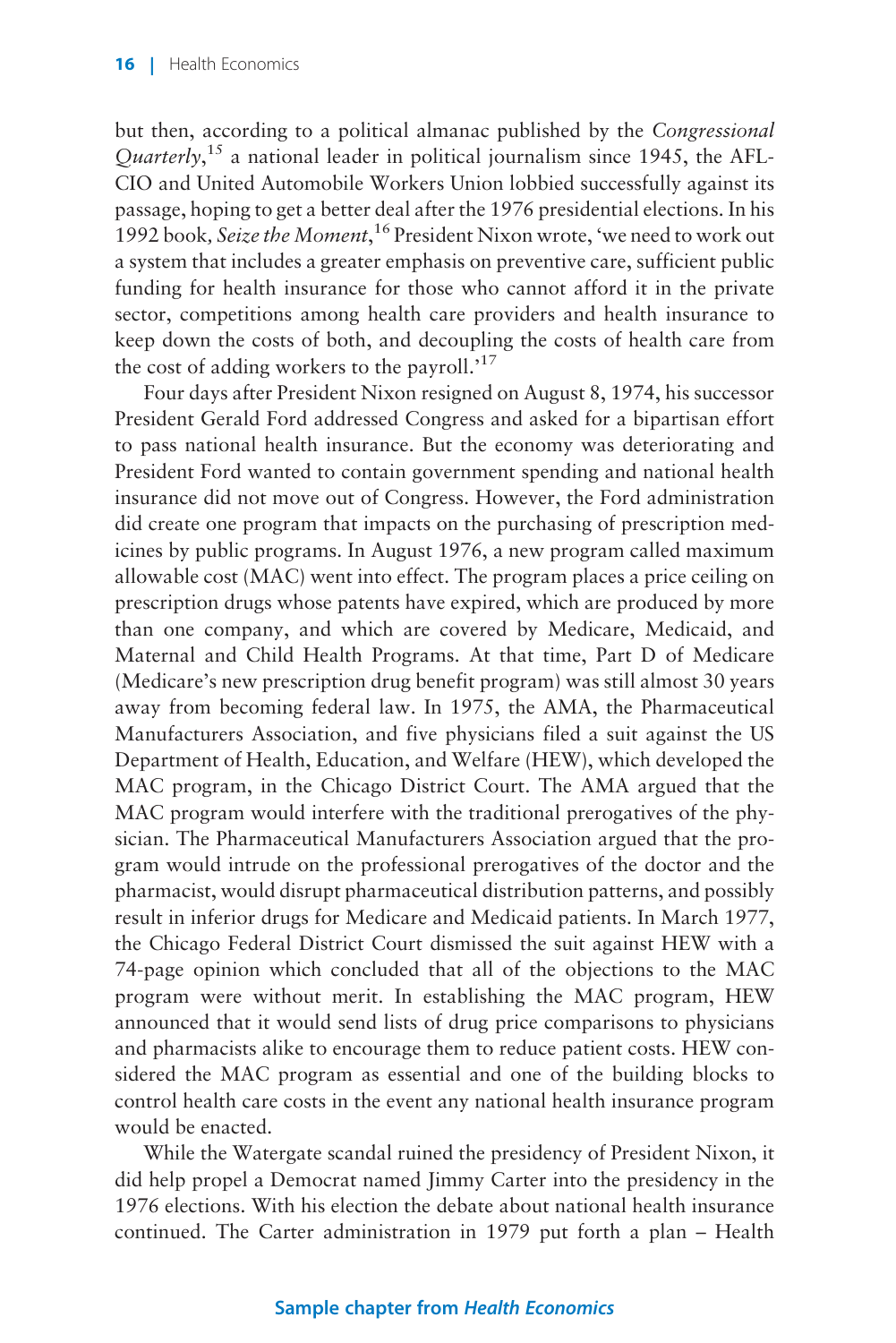Security – that combined requirements for employers to offer health insurance to their employees with tax credits for small business, together with an expansion of the Medicare and Medicaid programs. Health costs were to be controlled by employing high patient out-of-pocket spending requirements. Senator Edward M. Kennedy (D-MA) and Representative Henry Waxman (D-CA) also promoted their own bill – Healthcare for All Americans Act – that combined a national health budget with insurance plans offered to all employers and individuals through a consortium of companies. With a nonunified Democratic party and the continued opposition, as in the past, of organized medicine, business, the insurance industry, and conservative Republicans, the possibility of legislative action was nonexistent. In the aftermath of this failure, Medicaid was modestly expanded to include coverage for pregnant women and children, and in 1983 new reimbursement methods under Medicare for hospitals were introduced in an effort to contain their costs. The political atmosphere at the time of the Nixon and Carter administrations helped contribute to the defeat of national health insurance proposals. One was the threat that any reform would certainly increase pressure on the federal budget. Another was that the public seemed to prefer a smaller government. The third was the inability to agree on just one single proposal.

### The 1980s

In the administrations of Ronald W. Reagan as well as of George H.W. Bush (1981–1993), the focus of health policy was principally on cost containment rather than expanding coverage through programs such as national health insurance. However, the private health insurance industry was not quiescent during the 1980s in seeking to control health care costs and introduced new insurance products. Managed care was beginning to attract more and more subscribers such as businesses, for example, which sought to contain their own health costs, but also the insurance industry began to introduce new forms of health delivery systems. One such popular system by the mid-1980s was called preferred provider organizations (PPOs). PPOs are a combination of traditional fee-for-service and HMOs. When patients use doctors and hospitals that are part of a PPO – these providers are called 'preferred' and at other times, 'network' providers – patients can have a larger part of their medical bill covered. Patients can use other doctors who are out-of-network providers, but at a higher personal cost. Basically, a PPO is a group of doctors and/or hospitals that negotiate a contract with a company, union, or insurance firm to provide medical services for reduced fees. In return, that provider (doctor or hospital) is promised increased patient volume and prompt payments. Evolving from the concept of PPOs and HMOs, other kinds of health delivery plan developed, such as point of service (POS) plans and exclusive provider organizations (EPOs). The POS plan contains the features of both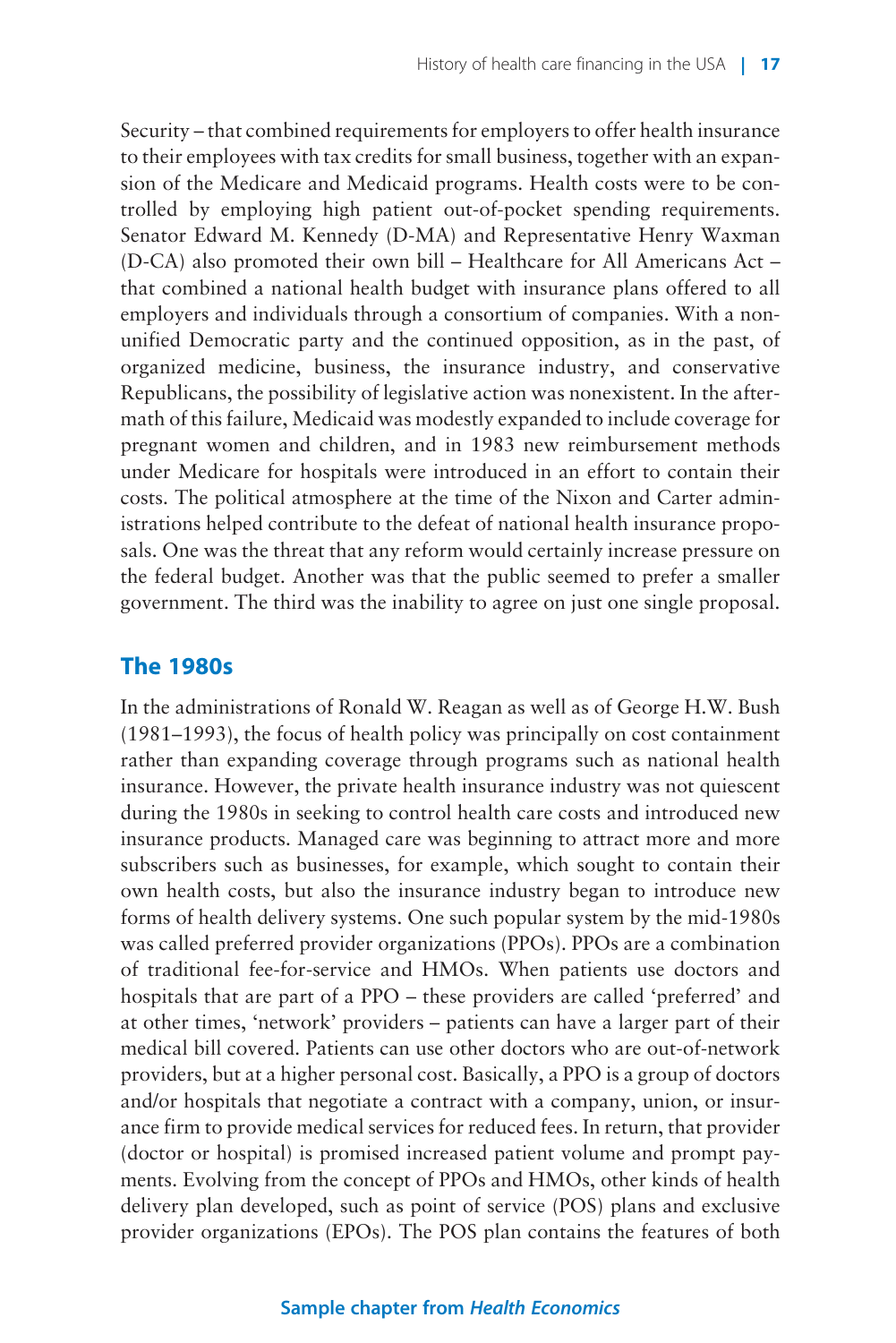PPOs and HMOs, sometimes called HMO–PPO hybrids or open-ended HMOs. The health plans allow the covered person a choice to receive care from a participating or nonparticipating provider, with a different set of benefits associated with the use of participating providers. It is an HMO option that permits the beneficiary to use doctors and hospitals outside the plan for additional cost. On the other hand, an EPO is an organization that allows provider coverage for services only from network providers.[18](#page-24-0) In this arrangement health care providers deal directly with buyers of health care services rather than deal with middlemen like insurers or HMOs, according to a negotiated discount or fee schedule.

Meanwhile, while private health insurers were introducing new products into the marketplace, the US Congress was passing new laws that altered the health care delivery system while trying to control its costs. In 1982, Congress passed the Tax Equity and Fiscal Responsibility Act (TEFRA), which made Medicare the secondary payer, brought federal employees under Medicare, and made changes in hospital reimbursement under Medicare. In 1983, in response to TEFRA, Congress enacted a payment system for hospital care for Medicare enrollees. The payment system is called a prospective payment system (PPS) and is a method for reimbursement in which Medicare payment is made, based upon a predetermined fixed amount. In other words, the Centers for Medicare and Medicaid Services (CMS), then called the Health Care Financing Administration, switched from a retrospective fee-for-service system to PPS, under which hospitals receive a fixed amount for treating inpatients diagnosed with a given illness, regardless of the length of stay or type of care received. The payment amount for particular services is derived based upon a classification system of that service (for example, diagnosisrelated groups for inpatient hospital services). CMS today uses separate PPS for reimbursement for inpatient hospitals, home health agencies, hospice, hospital outpatients, inpatient psychiatric services facilities, inpatient rehabilitation facilities, long-term care hospitals, and skilled nursing facilities.

The Omnibus Deficit Reduction Act (PL 98-369) in 1984 extended Medicare as a secondary payer for elderly spouses of workers under 65. Then, on July 1, 1986 Congress passed the Consolidated Omnibus Budget Reconciliation Act (PL 99-272), also known by the acronym COBRA, which required that employer group health plans offer continued coverage to workers and their dependants upon termination of employment and to workers' spouses and dependants who would lose such coverage because of the death of the worker, divorce, or Medicare eligibility. The Act made the coverage of private employers' health care plans primary to Medicare coverage that was now secondary for active workers and their spouses who also have Medicare coverage, required that third-party payers reimburse for certain care rendered in government-operated veterans and military hospitals, and established a task force to study long-term care insurance policies.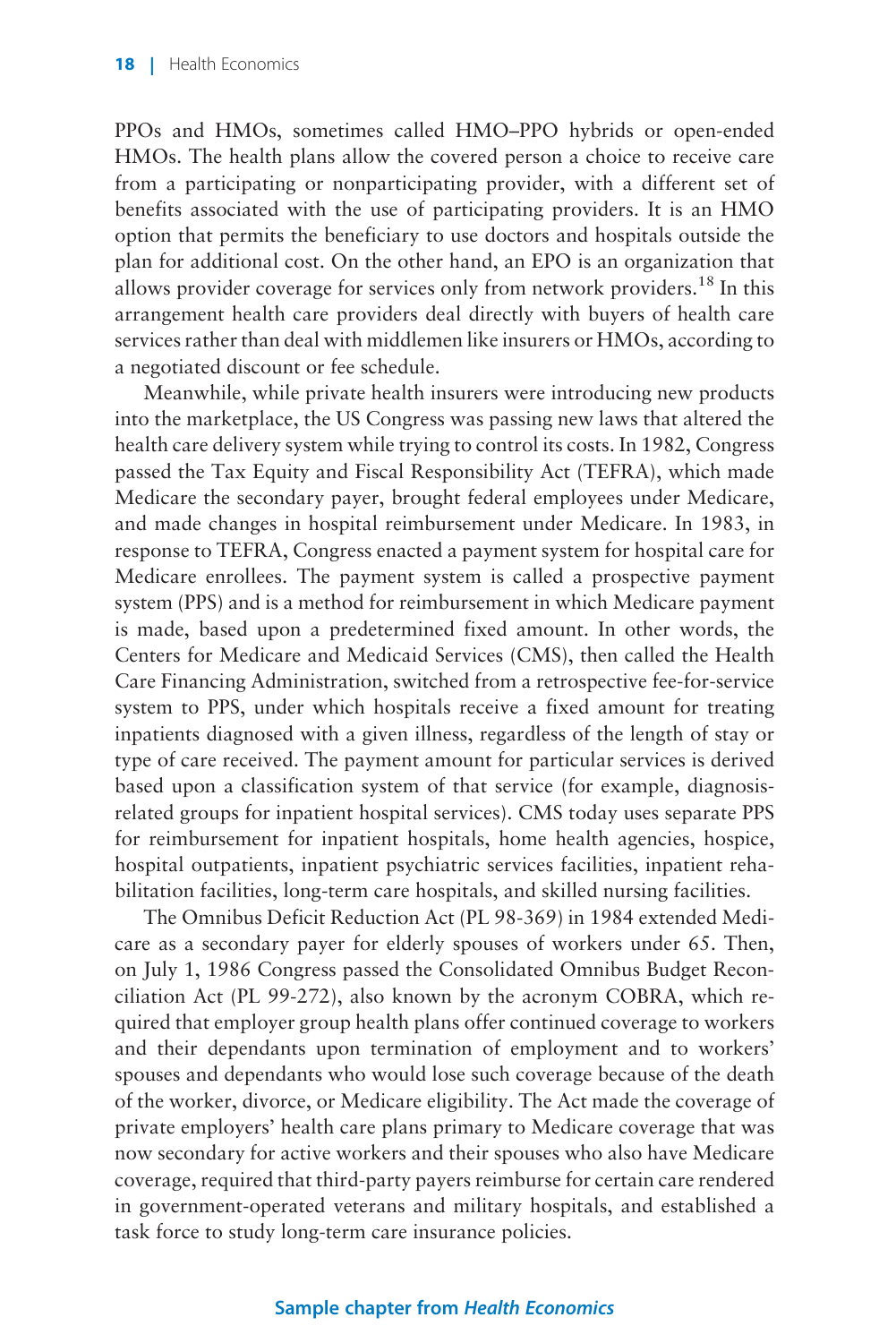Also, in 1986 Congress passed the Tax Reform Act (PL 99-514), which, in part, removed the federal tax exemption for Blue Cross–Blue Shield organizations providing commercial-type insurance. Then, in 1988, Congress passed the Medicare Catastrophic Coverage Act (PL 100-360), which represented the largest expansion of the Medicare program since its establishment in 1965. Benefit changes included the elimination of all cost sharing for inpatient hospital care after meeting the hospital deductible, a cap of \$1370 on out-of-pocket expenses for physicians' services, and minor changes in skilled nursing home, home health, and respite care benefits. A phased-in outpatient drug benefit was to be added to Medicare in 1991. But the financing of the program by the elderly caused so much controversy that Congress eventually repealed the law in 1989. The Medicare beneficiaries were to pay for the added benefits through premium increases and an income surtax.

Thus, throughout the 1980s active debate over national insurance coverage lay rather dormant with both the private insurance industry and the Congress concentrating on new insurance products, new reimbursement systems, altering the relationship between private and public insurance coverage when a beneficiary has both kinds of coverage, protecting workers for a period of time from losing health insurance coverage when they leave one job for another, as well as other proposals for containing health care costs.

## The 1990s

Then, in 1990, as part of the Omnibus Budget Reconciliation Act, Congress passed reforms (Medigap Insurance Reforms) to help states regulate Medicare supplementary insurance. Two of the most significant provisions were designating only 10 Medicare supplementary packages as marketable and requir-ing that all policies be guaranteed renewable.<sup>[8](#page-24-0)</sup>

In February 1992, President George H.W. Bush announced a health insurance proposal which included vouchers for the poor to purchase private health insurance and tax credits or deductions for families with incomes up to \$80 000, as well as the creation of small business pools and health insurance networks. In November 1992, William J. Clinton was elected president and national health insurance continued to be at the fore of national debate. After his election the president designated the First Lady, Hillary Rodham Clinton, to lead administration efforts to design and pass a national health insurance bill. On September 22, 1998, Clinton addressed a joint session of Congress to describe the plan, historically titled 'Health Security.' The Clinton plan took elements of previous plans with complex and new ideas for cost containment and a management of insurance companies. The principal concept of the Clinton plan would have mandated employer-purchased coverage through 'accountable' provider plans contracting with state-regulated consumer alliances. Employers were required to pay 80% of the premium (up to a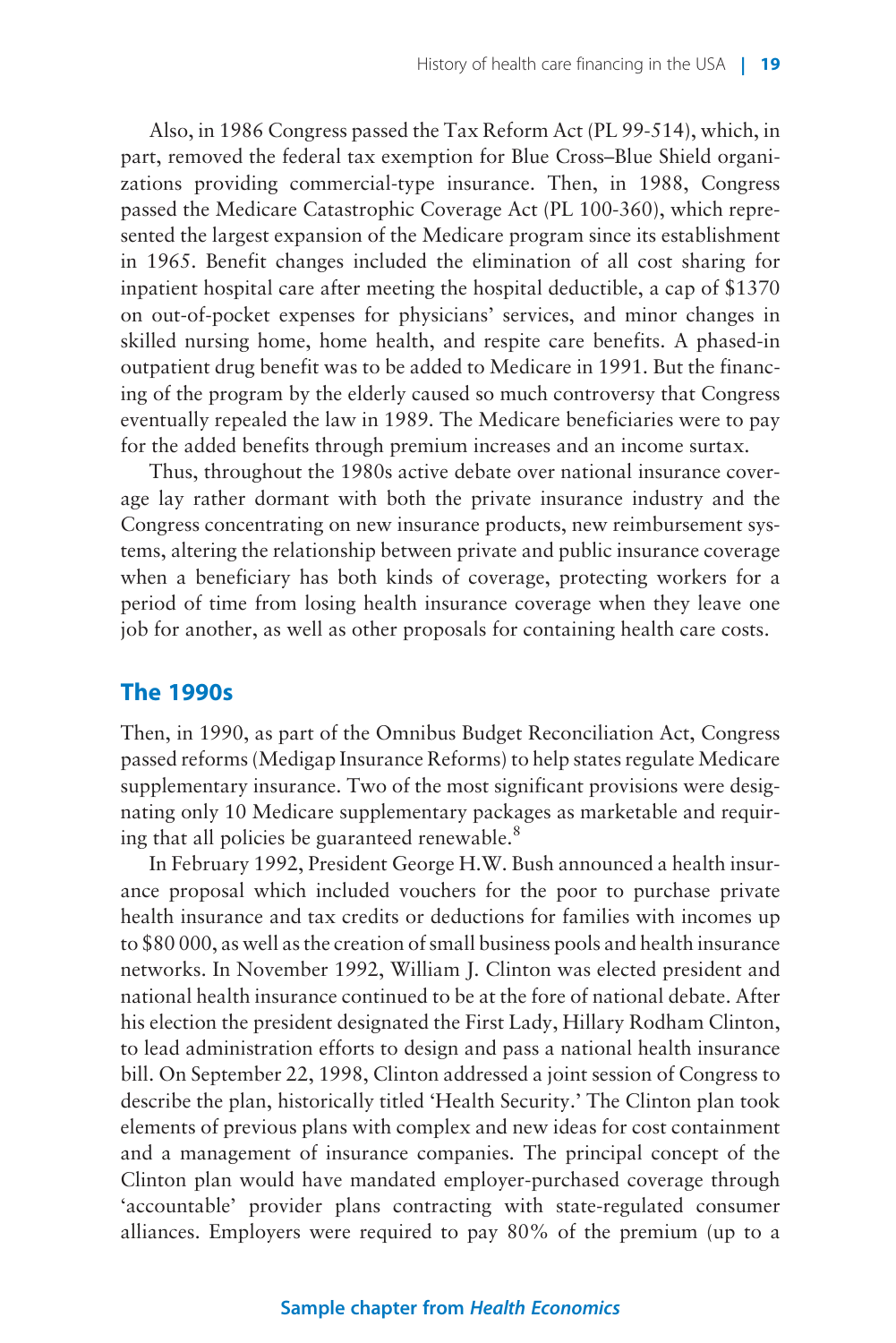maximum of 7.9% of payroll), with the family share of premiums not to exceed 3.9% of income. Low-wage employees, self-employed, and the near poor would be subsidized by public funds. The alliance would manage competition to make sure there was access to health care services and risk pooling. The plan was to be financed by substantial Medicare and Medicaid savings, an increase in the tobacco tax, and cross-subsidies among employers within risk pools. But the plan's complexity, the administration's poor management of the political process, and strong opposition by insurance company health plans and organized medicine combined to defeat the Clinton plan. The after-effects of the health care reform debacle helped elect the conservative Republican Congress in 1994 and, once again through 2008, national health insurance in terms of any kind of enactment went into Congressional hibernation.

While the attempt to establish a national health insurance plan was one of the highlights and failures of the Clinton administration to reform the health care delivery system, much smaller legislative steps were enacted by Congress in the following years. In 1996, Congress passed the Health Insurance Portability and Accountability Act of 1996 (also known as the Kennedy (D-MA) and Kassebaum (R-KA) bill) and whose acronym is HIPAA. The Act's principal focus is to make health insurance coverage portable and continuous for workers. Employees who change or lose jobs and meet eligibility conditions must either be accepted into a group plan or offered an individual policy. Also, under HIPAA Congress established as a test medical savings accounts (MSAs) as a way to pay medical bills: policyholders and employers were not taxed on their contributions. From 1997 through the year 2000 insurance companies could sell up to 750 000 high-deductible policies for large medical expenses. Deductibles were established between \$1600 and \$2400 for individuals and between \$3200 and \$4800 for families. Money in the account can be withdrawn tax-free to pay for medical care expenses, including premiums. After age 65 the money can be withdrawn for any reason, but under age 65 any withdrawals, unless for medical expenses, are subject to income tax, plus a 15% penalty. MSAs have now been supplanted by health savings accounts (established by the enactment of the Medicare Prescription Drug, Improvement, and Modernization Act of 2003), into which they can be rolled over. While existing MSAs can continue, new ones cannot be created.

In that same year of 1996, Congress also passed the Mental Health Parity Act, which requires a group health insurance plan, if they choose to offer mental health benefits, to provide the same level of coverage for such benefits as they provide for medical and surgical benefits, including the same aggregate lifetime limits and the same annual limits, if any. The Act does not apply to groups of fewer than 50 persons, substance abuse or chemical dependency treatment, or to groups whose health plan costs would increase at least 1% because of such an offering. This Act was amended on October 3,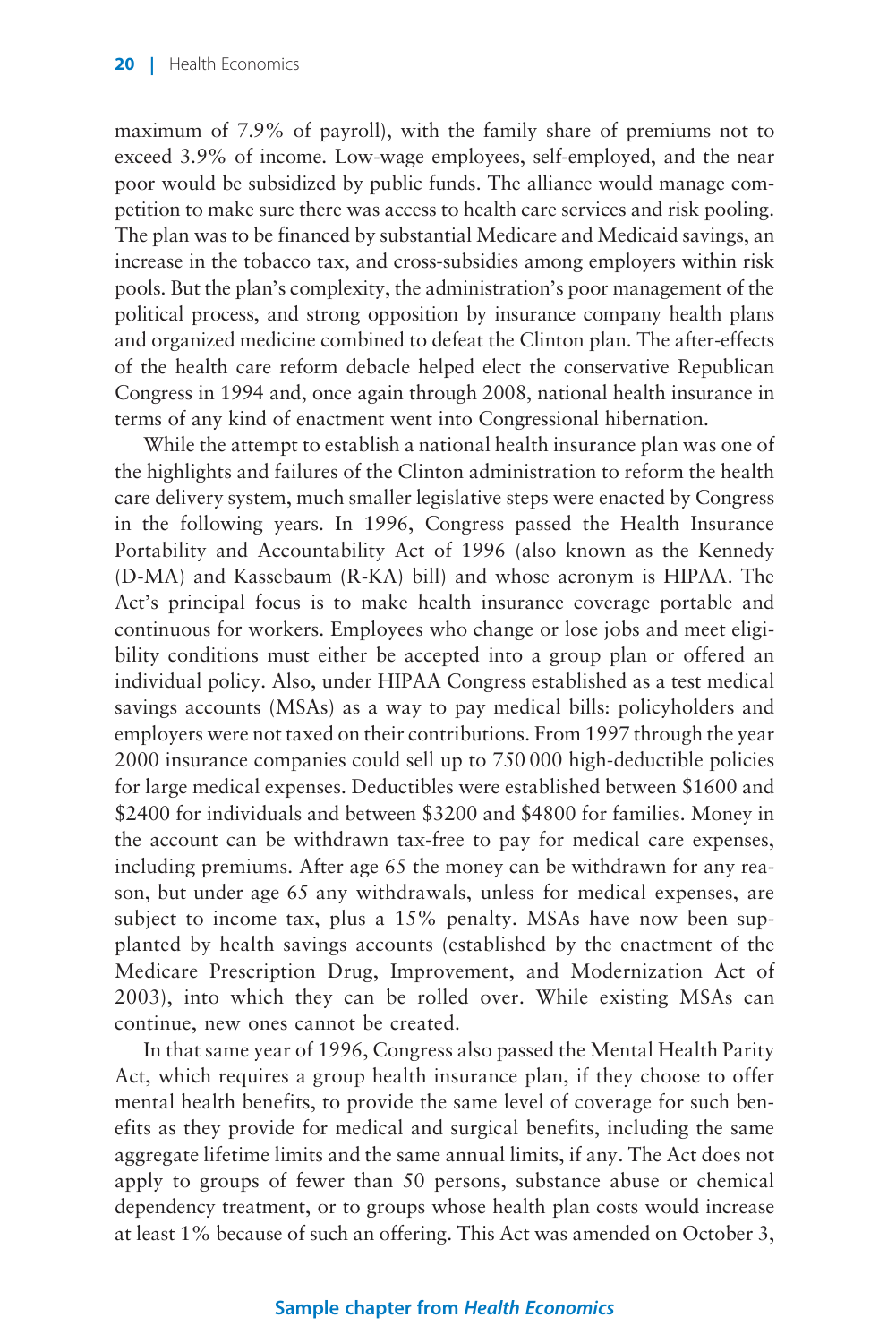2008 when Congress passed the Paul Wellstone and Peter Domenici (US Senators) Mental Health Parity and Addiction Equity Act of 2008 which closed loopholes that existed in the 1996 Mental Health Parity law. The law does not require that health insurers cover mental health. However, if insurers do offer this benefit, they must provide coverage and treat psychological and addictive disorders just like any other physical medical condition. Thus, they cannot limit the number of outpatient visits or allowable days in hospital or charge higher deductibles or copayments. Mental health care must be equal to the benefits an insured individual receives for any other disease, also including day limits, dollar amounts, coinsurance, and out-of-pocket maximums. As in the case of the 1996 Mental Health Parity Law, the 2008 law applies to health plans covering more than 50 employees, preserves state mental health parity laws which typically do not govern large corporate health plans as covered by federal law and consumer protection laws, and extends protection of mental health services to 82 million Americans not protected by state laws. The law ensures coverage for both in-network and out-of network services. According to the National Institutes of Mental Health, more than 57 million Americans suffer from a mental health disorder. The nonprofit Mental Health Association estimates that 67% of adults and 80% of children requiring mental health services do not receive assistance, in large part because of discriminatory insurance practices.<sup>19-21</sup>

Then, in 1997, Congress enacted the Balanced Budget Act, which introduced several legislative initiatives that affected the health insurance industry, from both a public and private perspective. The Act:

- expanded private plan alternatives to the original fee-for-service program (Part B) of the Medicare program through Medicare *þ* Choice (Part C: managed care, now renamed Medicare Advantage)
- created a new state health insurance program for children: the Children's Health Insurance Program
- clarified the tax provisions contained in the HIPAA 1996 for long-term care insurance.

Thus, the US Congress continued to deal with the problems of health insurance coverage in a partial rather than comprehensive fashion.

# The 21st century

In 2000, Congress passed the Long-Term Care Security Act, which provided for the establishment of a program under which long-term care insurance would be available to federal employees, members of the uniformed armed services, and civilian and military retirees. Thus, after being defeated in its enormous effort to redesign the US health care delivery system, the Clinton administration and Congress chose smaller steps to expand, protect, and offer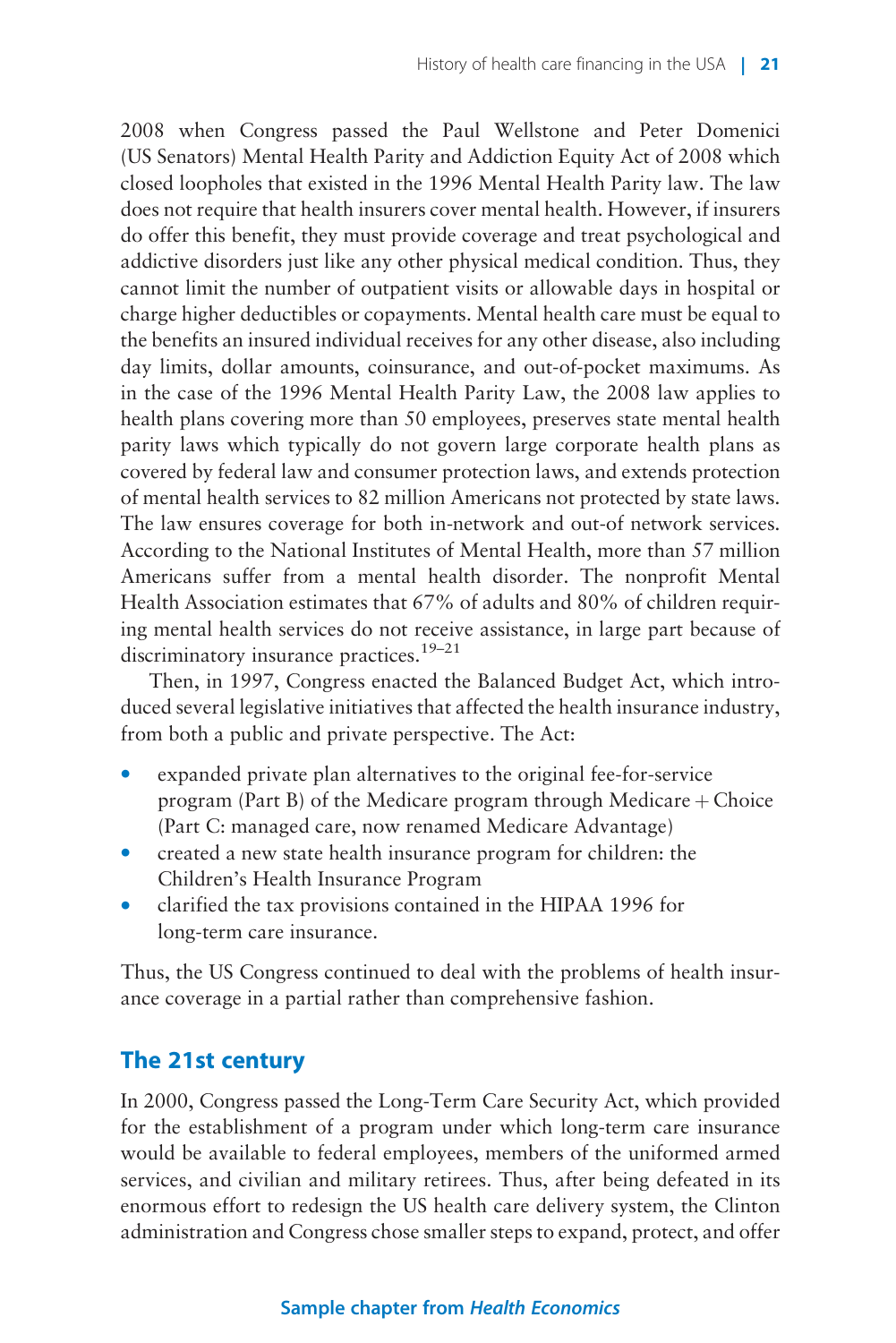new choices for health insurance coverage for the elderly, children, and the working population. As already noted, trying to resolve the problems of containing health care costs was still being dealt with in piecemeal fashion after efforts to control health care costs and improve its quality through a wholly revamped systematic approach were defeated.

When President George W. Bush came into office, the concept of enacting a national health insurance plan was not on the agenda of the Republican Congress. Rather, Congress's emphasis on controlling health care costs was through consumer-driven plans in which consumers became responsible for their own health expenses as well as protecting the elderly from the rising costs of prescription drugs.

As the 21st century began, other new programs began emerging in the private sector. In these programs providers like physicians are being reimbursed on the basis of their performance because in providing services they attain goals of quality of care. This is in contrast to the system that reimburses doctors, hospitals, or other providers regardless of whether they provide good services or whether patients are satisfied with their care. In requiring high quality, the programs are trying to eliminate from the health system expensive mistakes as well as inefficiencies relating to various kinds of medical treatments and the management of patient care. As a result, doctors are reimbursed at higher fees, those in the middle are reimbursed with standard payments, and the worst providers receive a reduction in fees. As pay-for-performance develops over time, the next logical step would be to supply consumers with a shopping guide that gives them information about their provider's cost and quality of care. As new challenges arise, the health insurance field continues to demonstrate its innovation and flexibility to meet them.

Another major development occurred in 2003 when Congress enacted the Medicare Prescription Drug, Improvement, and Modernization Act of 2003 (PL 108-173). Aside from covering the elderly for the costs of prescription drugs under Medicare, this law created a new kind of mechanism for consumers to pay for their health care costs. It is called a health savings account. Basically, the health savings account is a combination of a type of individual retirement account (IRA) with insurance policy directed at only medical expenses. The health savings account can be used to pay for routine medical bills and the insurance policy for larger medical expenses. Participants can choose among an array of investment options within the IRA-like account – that is, the money can be invested in a mutual fund, brokerage, bank account, or the like. Each year consumers or their employers can fund the health savings account with an amount equal to the deductible, subject to a limit, and the amount issued to pay for health expenses or to be invested. The money going in would be pretax dollars and withdrawals for medical expenses would be tax-free. If consumers use the money for nonmedical expenses before age 65, they pay a penalty in addition to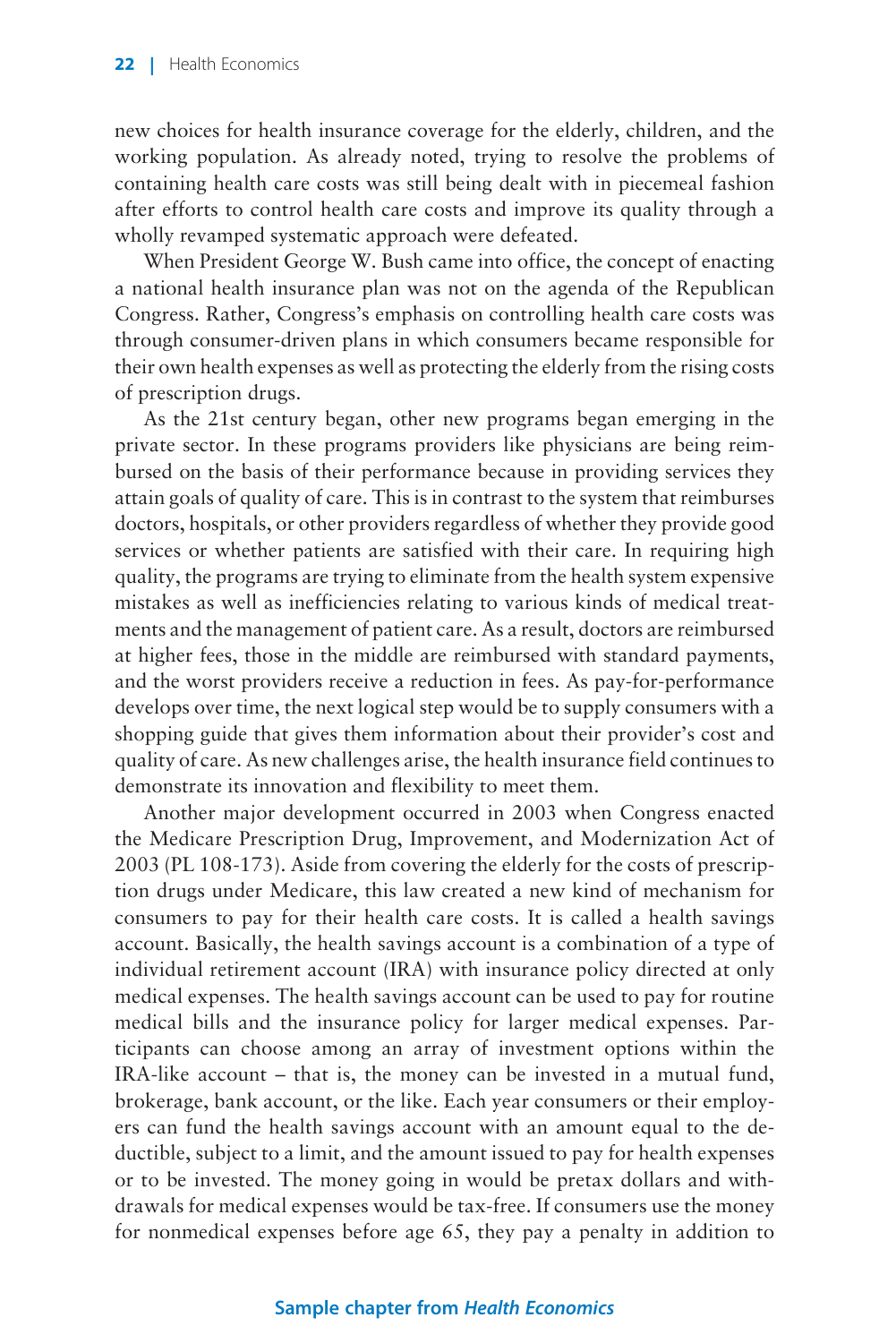income tax. After age 65, consumers do not incur a penalty if they use the money for nonmedical expenses, but would still have to pay income tax on the money. As long as the high deductible health plan meets the requirements of this federal program, it can be an HMO, PPO, or an indemnity plan. This arrangement, sometimes called a 'consumer-driven plan,' is intended to encourage workers to look for inexpensive treatment and to avoid unnecessary spending.

As noted, the creation of health savings accounts was just one program in a law that essentially broadened the scope of Medicare itself by creating a new prescription drug benefit known as Part D – the fourth element of Medicare after the hospitalization insurance (Part A), voluntary medical services insurance (Part B), and managed care plans or Medicare Advantage (Part C). This is a voluntary insurance program that everyone can join if they are enrolled in the original Medicare program (with either Part A or Part B coverage, no matter what their income may be), or in a Medicare Cost plan, or in a Medicare Fee-for-Service plan that does not cover prescription drugs. Consumers do not have to take any physical examination for this coverage nor can the program turn consumers down for health reasons. In addition, consumers do not have to sign up and enroll in this prescription drug program if they do not wish to do so. For purpose of definition a consumer cost plan is a kind of HMO. In a Medicare Cost plan, if a patient receives services outside the plan's network without a referral, the patient's Medicare-covered services will be paid under the original Parts A and B of Medicare, except the cost plan does pay for emergency services or urgently needed services outside the service area. A private fee-for-service plan is a kind of Medicare Advantage plan (Part C) in which a patient may go to any Medicare-approved physician or hospital that accepts the plan's payment. The insurance plan, rather than Medicare, decides how much it will pay and what consumers will pay for the services they receive. Consumers pay more or less for Medicare-covered benefits and may have extra benefits which Medicare does not cover. Despite the establishment of Medicare Part D, Medicare Part B will continue to cover drugs such as those administered in a hospital or a doctor's office as it has in the past.

As a final example, when the US Congress enacted the Deficit Reduction Act of 2005 (PL 109-171) it also established elements of consumer-driven plans called health opportunity accounts for Medicaid patients to use in these state programs.

## The year 2012

The year 2012 marks the 100th anniversary since Teddy Roosevelt ran as a candidate of the Progressive Party for the presidency of the USA with the enactment of national health insurance as a plank in his political party's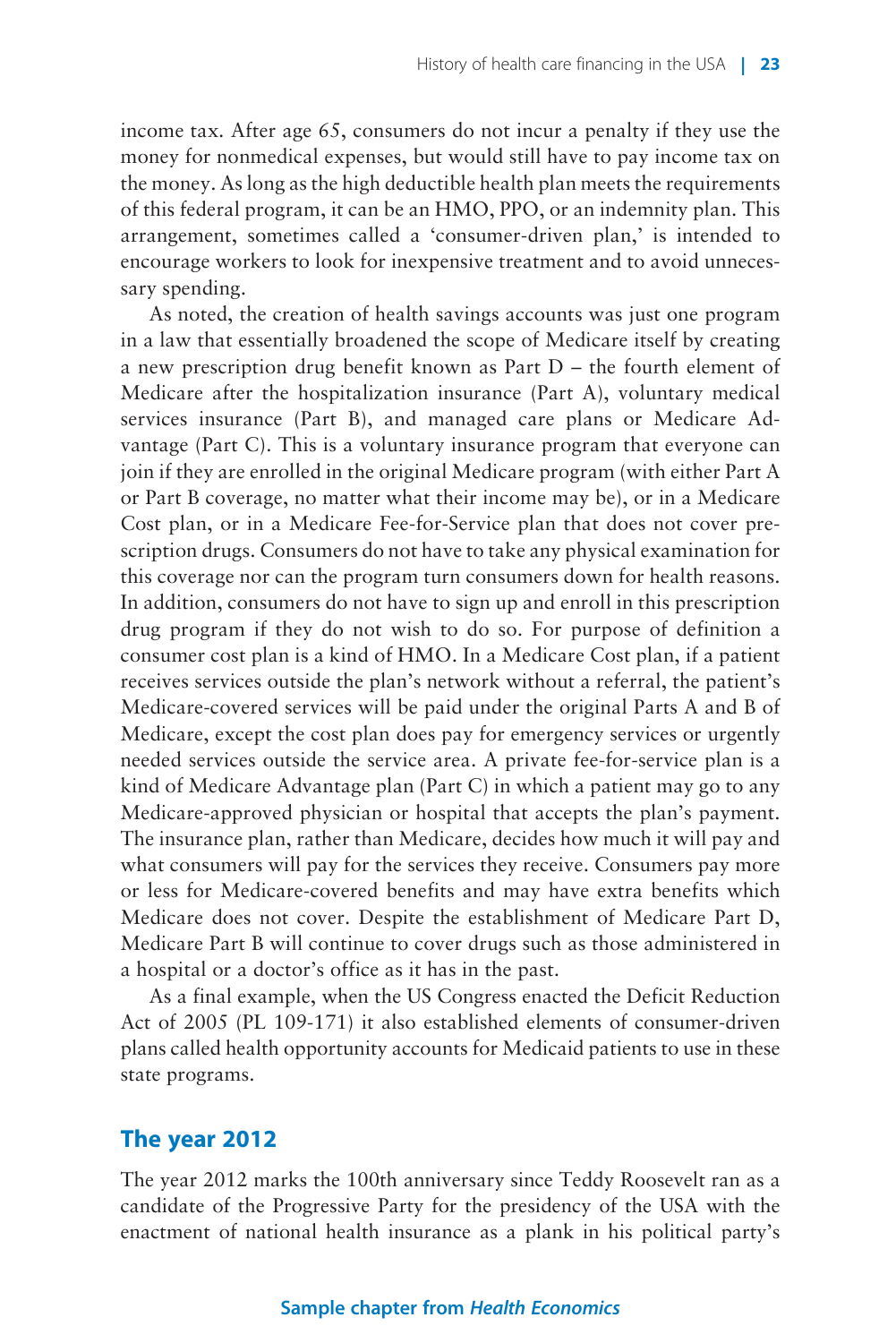platform. Since that time, almost every administration since President Roosevelt has proposed the enactment of such a program for the USA, yet all have failed. Meanwhile, running almost in parallel with the health activities of the federal government, as in the enactment of Medicare and Medicaid, HMOs, HIPAA, COBRA, prescription drug coverage, PROs, ERISA, and TEFRA, and other programs which were enacted into law, the private sector in the form of the insurance industry has developed all kind of programs to protect consumers from the costs of ill health and to ensure they receive quality care. These include programs such as major medical insurance, disability income insurance, dental insurance, vision insurance, HMOs, PPOs, POS, long-term care insurance, and other programs to insure against the costs of medical care. Yet, nothing has stemmed the tide of rising costs. Today, employers are placing more and more of the burden of paying for their own health care services on employees by reducing or simply eliminating health care benefit coverage; hospitals are merging and becoming less friendly to low-income patients; and more and more of the population cannot afford to buy health insurance at all and, thus, remain uninsured as the portion who can afford it continues to decline in direct proportion to the increase in the number of uninsured. In 1950 the USA spent \$12.1 billion on health care and in 2007 an estimated \$2.2 trillion, and the costs keep rising. No one knows what new proposals the next few years until 2012 and beyond will bring to resolve America's health care crises, not only for those who have insurance and find they must pay more and more of the costs out of their own pocket, but also for the 47 million Americans who cannot afford insurance at all. The only reality that the country knows is that by August 2009, with just a few years remaining until the arrival of the hundredth anniversary of the first national health insurance proposal in this country, none had become law; public and private programs have not worked to stem the tide of the rising costs of health care as well as solve problems of access to quality health care; shortages of health professionals in various parts of the country, rural and urban, have not been eliminated; the US population is aging, living longer and with longer lives come more illnesses that may be very costly to treat, yet the costs of programs such as Medicare to pay for such illnesses are dependent upon the payroll deduction contributions of a smaller workforce than in the past as the baby boomers of the 1940s begin to join the ranks of senior citizens.

If the past is any prologue, the national debate over the enactment of a national health insurance plan is not yet over and the private sector will continue to develop programs as yet unknown to try and stem the tide of rising health care expenses and improve the quality of care. Thus far, be they public or private, programs in existence today have not enjoyed a permanent success for the nation as a whole as more of the nation's medical expenditure becomes a larger part of gross national domestic product (the total market value of all the goods and services produced in the USA), although, on an